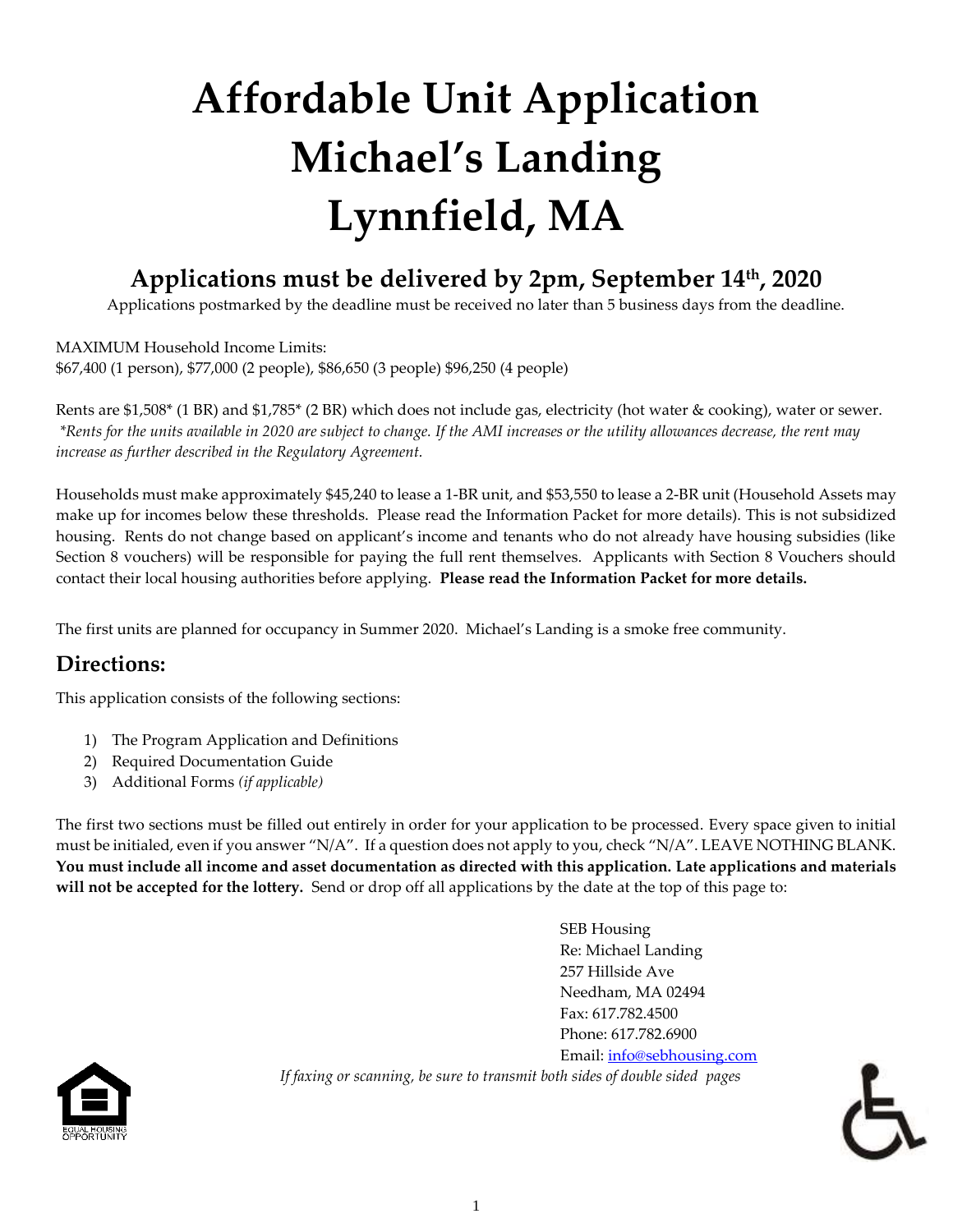## Section 1

# The Program Application and Definitions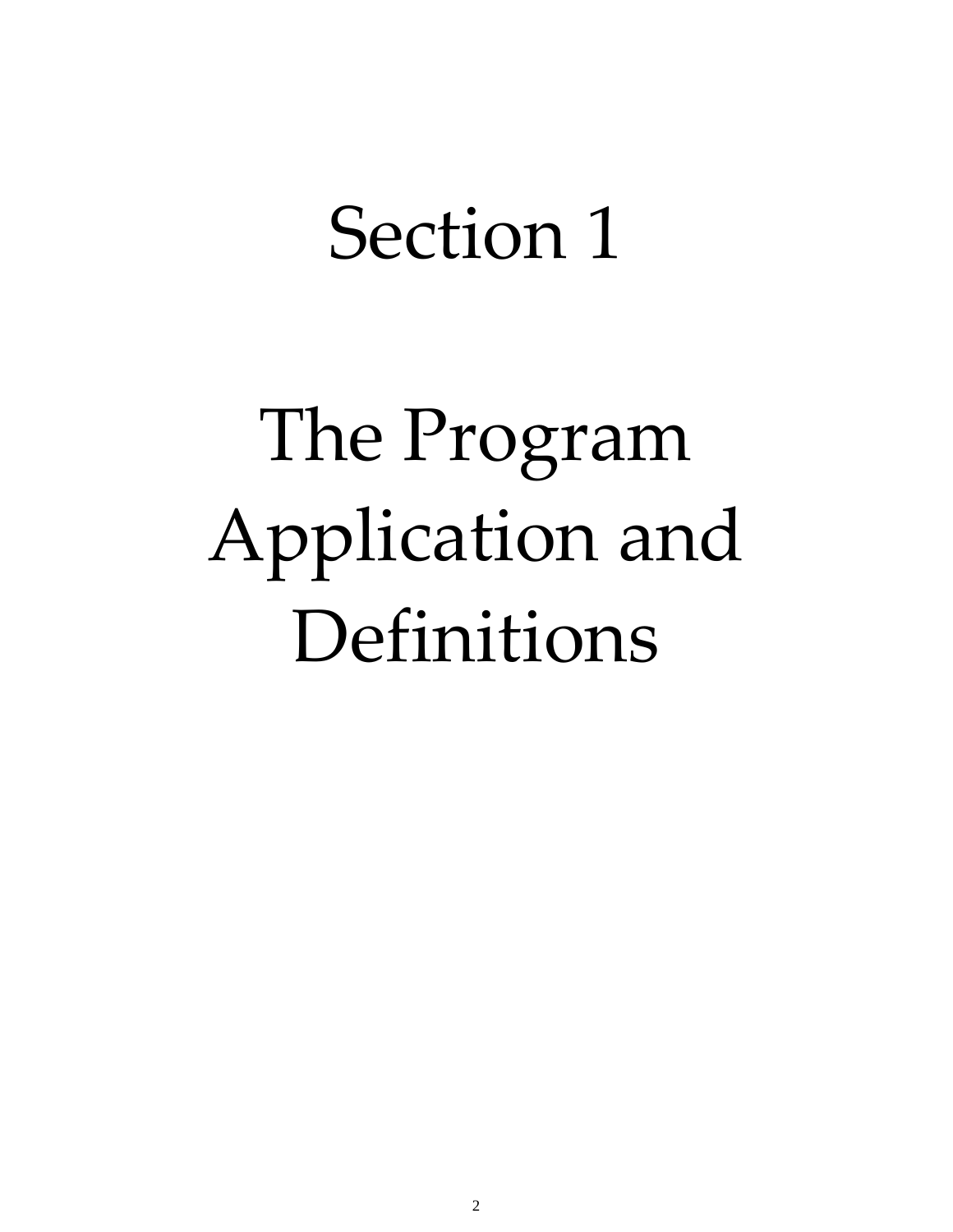**Michael's Landing. Please provide all the following contact information for the Head of Household (***please print clearly)***:**

| Applicant's Name: Names and the set of the set of the set of the set of the set of the set of the set of the set of the set of the set of the set of the set of the set of the set of the set of the set of the set of the set |             |                 |
|--------------------------------------------------------------------------------------------------------------------------------------------------------------------------------------------------------------------------------|-------------|-----------------|
|                                                                                                                                                                                                                                |             |                 |
|                                                                                                                                                                                                                                |             | $State:$ $Zip:$ |
|                                                                                                                                                                                                                                |             |                 |
| Cell Phone:( <u>University of Phone</u> Employer: Employer: Employer:                                                                                                                                                          |             |                 |
|                                                                                                                                                                                                                                | $\boxed{a}$ |                 |

*Please note: Providing your email should facilitate the process of completing your application as you will be notified of missing documentation faster than if we can only send notifications via postal mail. If you do not provide your email address or do not have an email address, we will contact you via postal mail. We will not contact you about future lotteries unless requested.* 

#### **Anticipated Move-In/Lease Renewal Date:**

**Bedroom Size Information:** For which bedroom size are you applying (you can select more than one)

□ 1 bedroom

□ 2 bedroom

**Do you currently receive or do you have a Section 8 mobile voucher or certificate?** (The Lottery Agent does not discriminate based on source of income. This question is asked for the sole purpose of determining ability to pay rent.)

 $\Box$  Yes  $\Box$  No

Please fill out the chart below for everyone who will be occupying the unit:

| <b>NAME</b> | AGE | <b>HEAD OF</b><br><b>HOUSEHOLD OR</b><br><b>DEPENDENT</b> | <b>RELATIONSHIP TO</b><br><b>APPLICANT LISTED AT THE</b><br><b>TOP OF THIS PAGE</b> | <b>IS THIS PERSON A</b><br><b>FULL-TIME STUDENT</b><br>OR WILL BE A FULL-<br><b>TIME STUDENT IN</b><br>THE NEXT 12<br><b>MONTHS?</b> |                |
|-------------|-----|-----------------------------------------------------------|-------------------------------------------------------------------------------------|--------------------------------------------------------------------------------------------------------------------------------------|----------------|
|             |     |                                                           |                                                                                     | Yes                                                                                                                                  | N <sub>0</sub> |
|             |     |                                                           |                                                                                     | Yes                                                                                                                                  | N <sub>0</sub> |
|             |     |                                                           |                                                                                     | Yes                                                                                                                                  | N <sub>0</sub> |
|             |     |                                                           |                                                                                     | Yes                                                                                                                                  | N <sub>0</sub> |

**I certify that my Household Size is (total number of entries in column A) \_\_\_\_\_\_\_\_\_.**

**Initial(s): Initial(s): Initial(s):**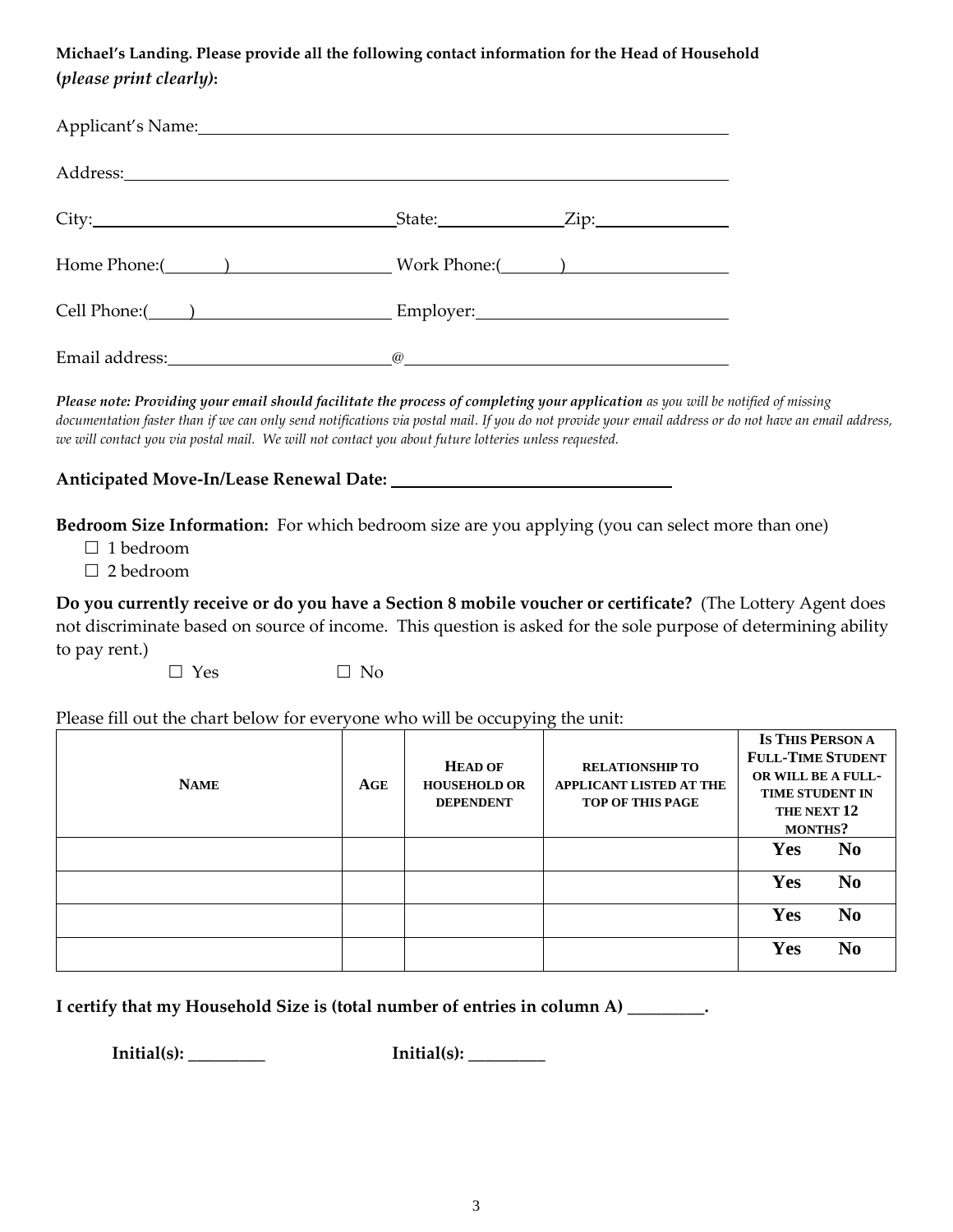#### **HOUSEHOLD TYPE** (please check one, read the Information Packet for more details):

#### Type II

 $\Box$  4 person household: all types

 $\Box$  3 person household: all types

□ 2 person household: 2 heads-of-household *who cannot be required to share a bedroom as a consequence of sharing would be a severe adverse impact on his or her mental or physical health*

 $\Box$  2 person household: 1 head-of-household plus one dependent

Type I

□ 2 person household: 2 heads-of-household

 $\Box$  1 person household: all types

#### **PREFERENCE INFORMATION**

*If the answer to any of the following questions is "Yes," then, in Section 2: Preferences, you will be required to attach documentation as directed.*

**Do you or any member of your household qualify for Local Preference?** An applicant qualifies for local preference if the applicant or a member of their household fit into one of the following categories (A) a current resident of Lynnfield, (B) an employee of the Town of Lynnfield, (C) employees of a business in Lynnfield, and (D) households with children attending Lynnfield schools.

□ Yes  $\Box$  No

**Are you, or any member of your household, in need of an accessible unit?** This is defined as persons with a physical disability that meet standards established by the Department of Housing and Community Development and state laws for disabled accessible housing and who needs the features of a disabled-accessible unit. Yes

□ No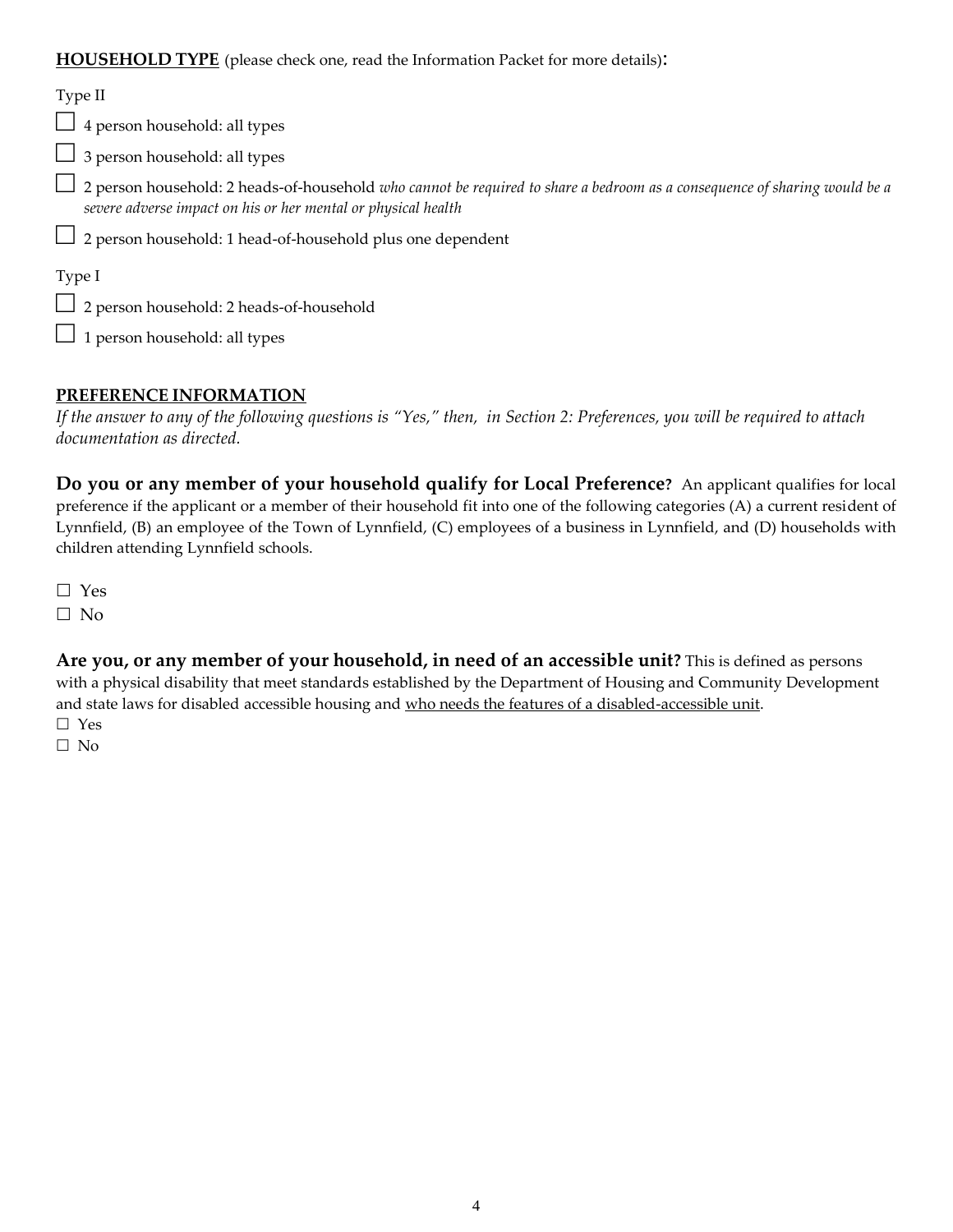#### **REASONABLE ACCOMODATION**

Persons with disabilities are entitled to request a reasonable accommodation in rules, policies, practices, or services, or to request a reasonable modification in the housing, when such accommodations or modifications may be necessary to afford persons with disabilities an equal opportunity to use and enjoy the housing.

Does any member of the household have any accessibility or reasonable accommodation requests or changes in a unit or development or alternative ways we need to communicate with you?

□ Yes

 $\square$  No

**If yes, please explain in the space provided here or write a signed statement and attach it:**

#### **MINORITY:** (OPTIONAL)

You are requested to complete the following optional section in order to assist in determining preference. Completing this section may qualify you for additional lottery pools. (Please check all boxes that apply):

- $\Box$  Alaskan Native and Native American  $\Box$  Asian
- 
- 
- $\Box$  Black or African American  $\Box$  Native Hawaiian or Pacific Islander
- $\Box$  Hispanic or Latino
- $\Box$  White (not of Hispanic origin)  $\Box$  Other (please specify)

#### **RELATED PARTY**

Is any member of the household related to or employed by the developer or related to or employed by the Property Management Company?

□ Yes

 $\Box$  No

**If yes, please explain the relationship in the space provided here:**

#### **DATABASE INFORMATION**

How did you find out about this affordable housing opportunity? (please be as specific as possible, if found "online" please provide web address)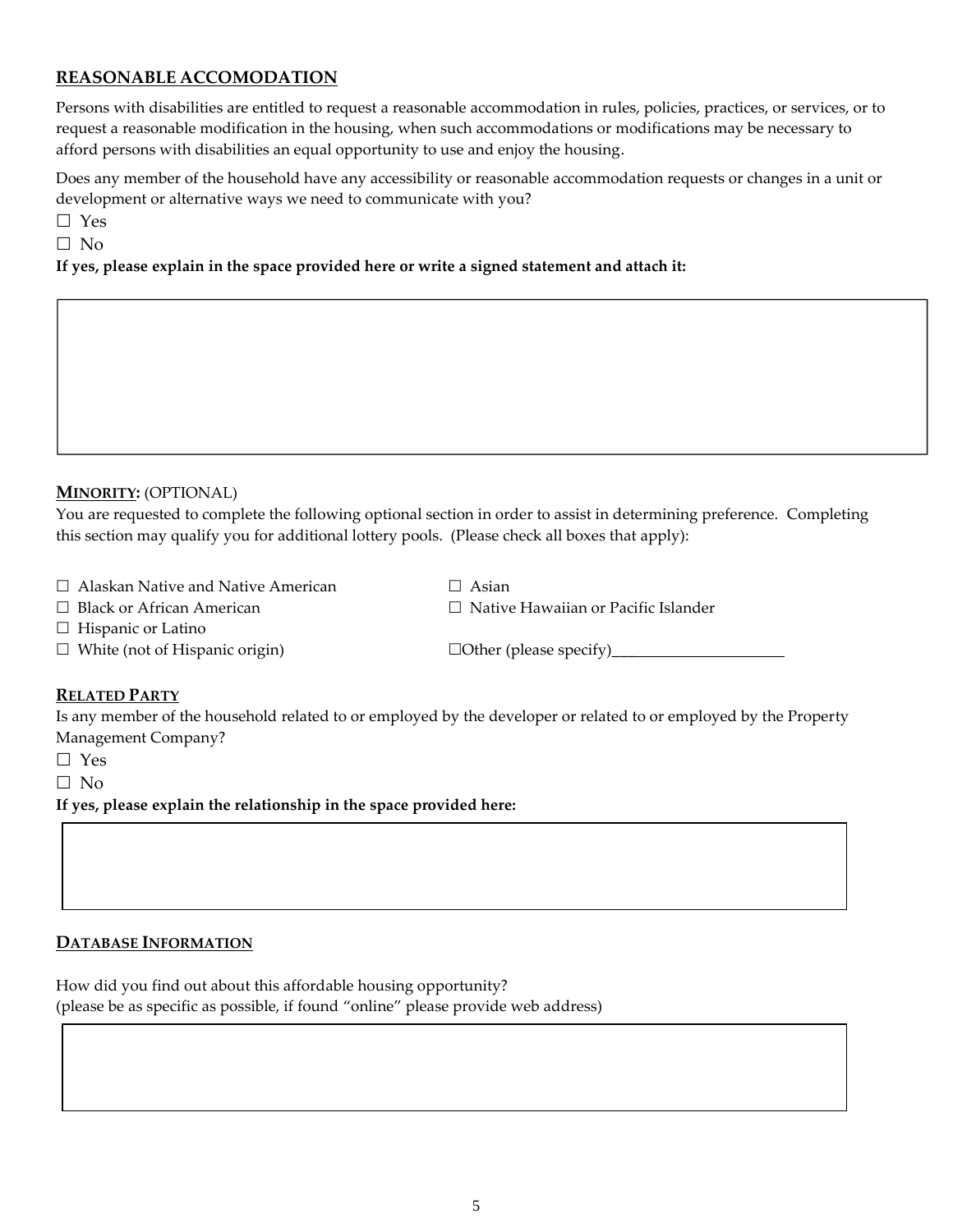#### **INSTRUCTIONS FOR COMPLETING THE FOLLOWING INCOME TABLE**

Please complete the Income Table on the following two pages. You will later be asked to attach supporting documentation in the form of the **five most recent consecutive pay stubs and/or income statements for all sources of income, W-2 statements** and the **most recent federal income tax returns** (including all attachments and amendments) for each member of the household.

For the purpose of **income determination**, **"Household"** shall mean all persons whose names appear on the lease, and also all persons who intend to occupy the housing unit as their permanent primary residence, even if they are not included on the lease. Legally married couples shall both be considered part of the household, even if separated. The incomes of *all* household members will be included, with the exception of income from employment for household members under the age of 18 or any income over \$480/year of full-time students who are dependents (but please note that documentation of income for those dependents still needs to be supplied).

#### **Please note:**

- 1. Gross income from current wages, salaries, tips, etc. is the full amount, before any deductions, and is the amount used to determine estimated current annualized income.
- 2. For self-employed applicants- include the contract or job name in the space provided. You will be directed to all the additional documentation you will need to submit in **Section 2.**
- 3. "Interest Income" refers to any amount that you receive from any asset except for amounts drawn down from a retirement account or 401K as those go on the lines for "pension" or "retirement funds".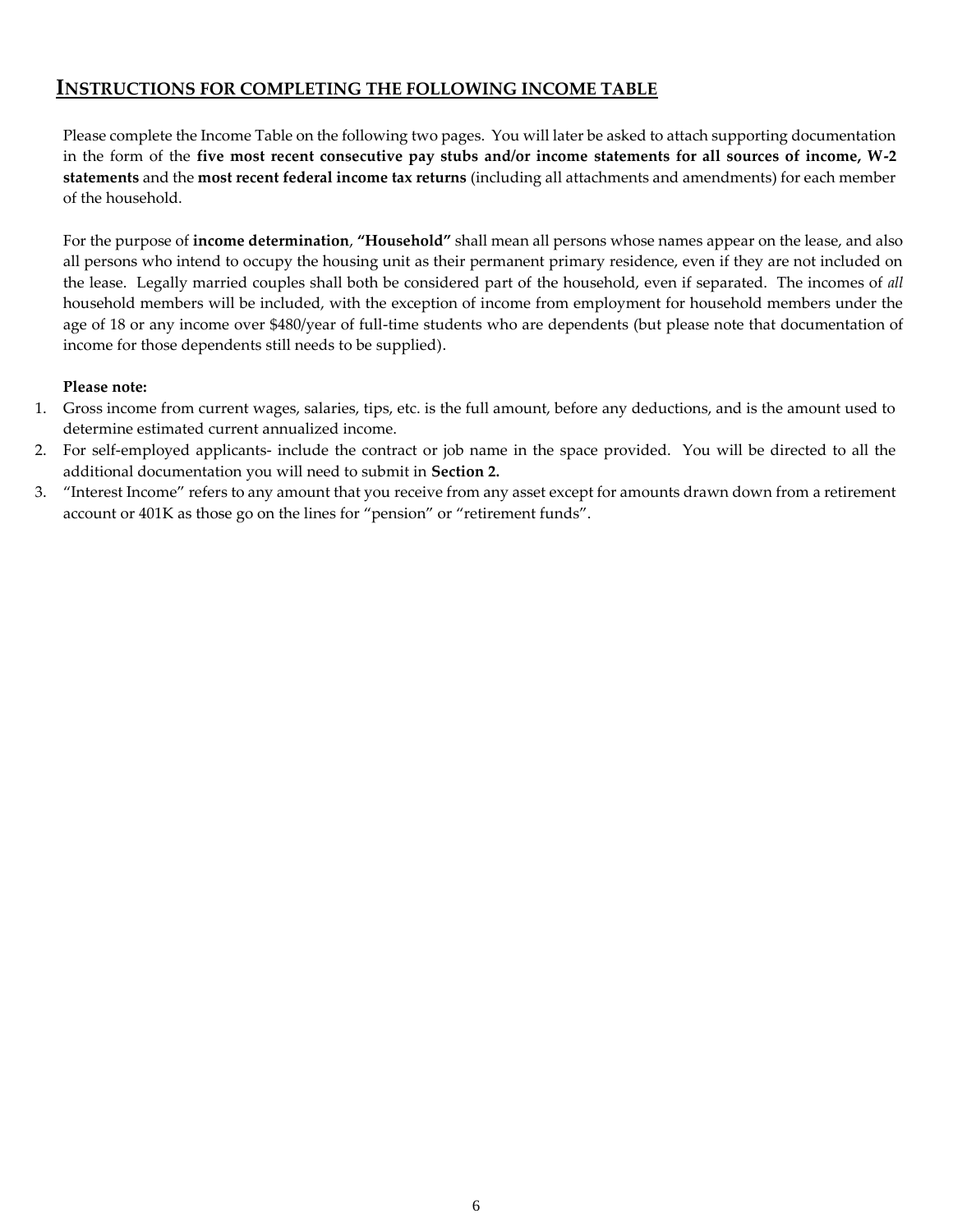### INCOME

| <b>Household Member</b><br>Name | <b>Source of Income</b>           | <b>Current GROSS</b><br><b>Monthly Income</b> |
|---------------------------------|-----------------------------------|-----------------------------------------------|
|                                 | <b>Employer</b> (name)            |                                               |
|                                 | <b>Employer</b> (name)            |                                               |
|                                 | <b>Employer</b> (name)            |                                               |
|                                 | <b>Employer</b> (name)            |                                               |
|                                 | <b>Employer</b> (name)            |                                               |
|                                 | <b>Employer</b> (name)            |                                               |
|                                 | <b>Employer</b> (name)            |                                               |
|                                 | <b>Employer</b> (name)            |                                               |
|                                 | <b>Employer</b> (name)            |                                               |
|                                 | <b>Employer</b> (name)            |                                               |
|                                 |                                   |                                               |
|                                 | Self-Employed (contract/job name) |                                               |
|                                 | Self-Employed (contract/job name) |                                               |
|                                 | Self-Employed (contract/job name) |                                               |
|                                 |                                   |                                               |
|                                 | <b>Child Support/Alimony</b>      |                                               |
|                                 | <b>Child Support/Alimony</b>      |                                               |
|                                 |                                   |                                               |
|                                 | <b>Social Security Income</b>     |                                               |
|                                 | <b>Social Security Income</b>     |                                               |
|                                 | <b>Social Security Income</b>     |                                               |
|                                 | <b>Social Security Income</b>     |                                               |
|                                 |                                   |                                               |
|                                 | <b>SSDI</b>                       |                                               |
|                                 | <b>SSDI</b>                       |                                               |
|                                 |                                   |                                               |
|                                 | Pension (list source)             |                                               |
|                                 | <b>Pension (list source)</b>      |                                               |
|                                 | <b>Retirement Distributions</b>   |                                               |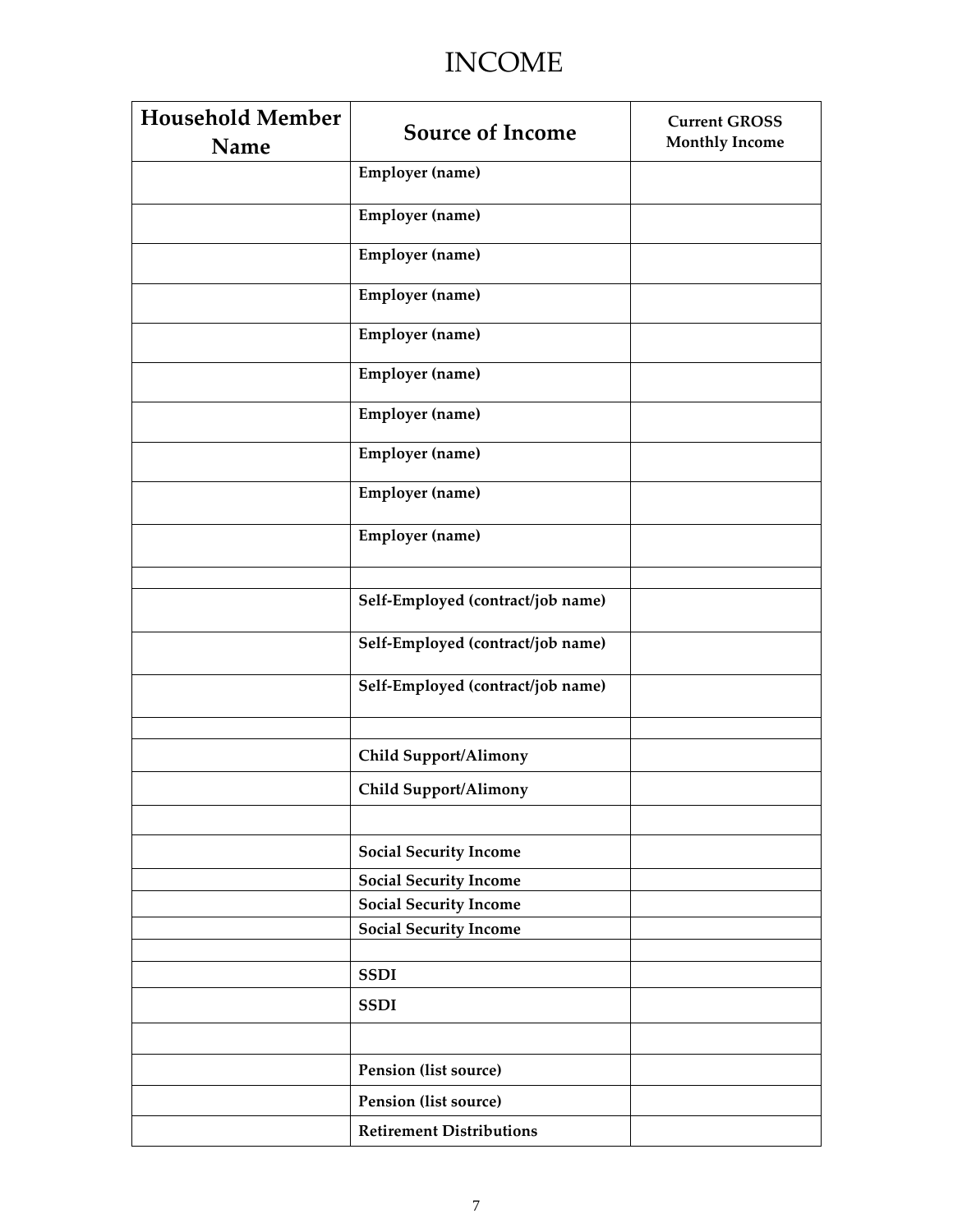| <b>Household Member</b><br>Name | <b>Source of Income</b>                                    | <b>Current GROSS</b><br><b>Monthly Income</b> |
|---------------------------------|------------------------------------------------------------|-----------------------------------------------|
|                                 |                                                            |                                               |
|                                 | <b>Unemployment Compensation</b>                           |                                               |
|                                 | <b>Workman's Compensation</b>                              |                                               |
|                                 | <b>Severance Pay</b>                                       |                                               |
|                                 | <b>Title IV/TANF</b>                                       |                                               |
|                                 |                                                            |                                               |
|                                 | <b>Full-Time Student Income</b><br>(18 & Over Only)        |                                               |
|                                 | <b>Full-Time Student Income</b><br>(18 & Over Only)        |                                               |
|                                 |                                                            |                                               |
|                                 | Periodic payments from<br>family/friends & Recurring Gifts |                                               |
|                                 | (i.e. rent assistance from family)                         |                                               |
|                                 | <b>Interest Income (source)</b>                            |                                               |
|                                 | <b>Interest Income (source)</b>                            |                                               |
|                                 | <b>Interest Income (source)</b>                            |                                               |
|                                 | <b>Interest Income (source)</b>                            |                                               |
|                                 | <b>Interest Income (source)</b>                            |                                               |
|                                 | <b>Interest Income (source)</b>                            |                                               |
|                                 |                                                            |                                               |
|                                 | Other Income (name/source)                                 |                                               |
|                                 | Other Income (name/source)                                 |                                               |
|                                 |                                                            |                                               |
|                                 | <b>Gross Monthly Household Income</b><br>(GMHI)            | \$<br>/month                                  |
| $GMHI \times 12 =$              | <b>Gross Annual Household Income</b>                       | \$<br>/year                                   |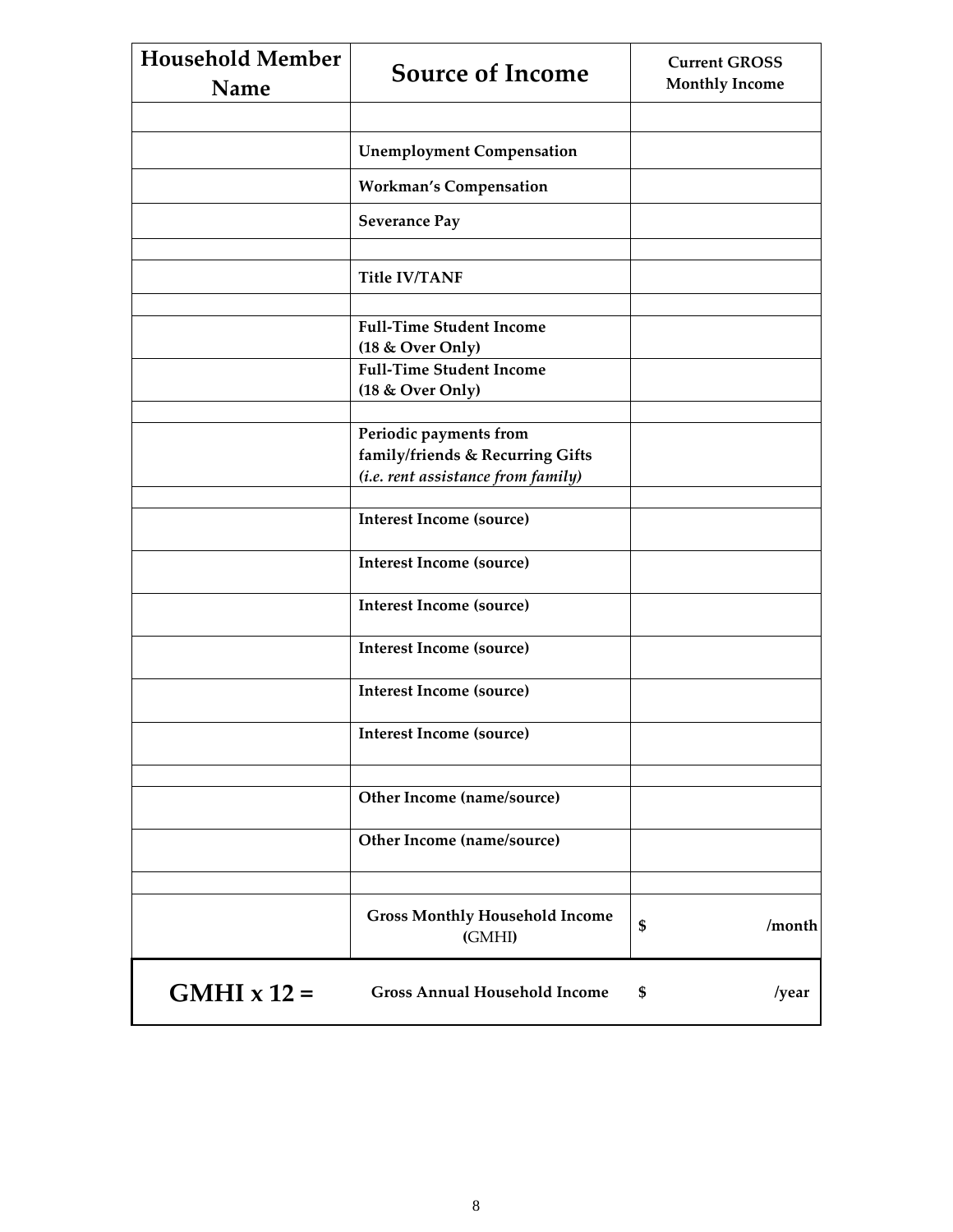### ASSETS

**If a section doesn't apply, cross out or write NA. In the next section you will be directed to submit detailed bank/balance statements for EVERY ASSET listed here. If any household member has divested themselves of an asset for less than full and fair present cash value of the asset within two years prior to this application, the full and fair cash value of the asset at the time of its disposition must be listed below.**

|                       | <b>Bank Name</b>                |        | Last 4 Digits of Acct<br>Number |                               | Amount |
|-----------------------|---------------------------------|--------|---------------------------------|-------------------------------|--------|
| Checking              |                                 |        |                                 | <b>Balance \$</b>             |        |
| <b>Accounts</b>       |                                 |        |                                 | <b>Balance \$</b>             |        |
|                       |                                 |        |                                 | <b>Balance \$</b>             |        |
|                       |                                 |        |                                 | <b>Balance \$</b>             |        |
|                       |                                 |        |                                 | <b>Balance \$</b>             |        |
| <b>Savings</b>        |                                 |        |                                 | <b>Balance \$</b>             |        |
| <b>Accounts</b>       |                                 |        |                                 | <b>Balance \$</b>             |        |
|                       |                                 |        |                                 | <b>Balance \$</b>             |        |
| <b>Money Transfer</b> | Circle all that apply           | Venmo  | CashApp                         | <b>Balance \$</b>             |        |
| Applications          | in the next space $\rightarrow$ | PayPal | Other                           |                               |        |
| <b>Trust Account</b>  |                                 |        |                                 | <b>Balance \$</b>             |        |
| Certificates          |                                 |        |                                 | <b>Balance \$</b>             |        |
| (or CDs)              |                                 |        |                                 | <b>Balance \$</b>             |        |
|                       |                                 |        |                                 | <b>Balance \$</b>             |        |
| <b>Savings Bonds</b>  | <b>Maturity Date:</b>           |        |                                 | Value \$                      |        |
|                       | <b>Maturity Date:</b>           |        |                                 | Value \$                      |        |
| 401k, IRA,            | <b>Company Name:</b>            |        |                                 | Value \$                      |        |
| Retirement            | <b>Company Name:</b>            |        |                                 | Value \$                      |        |
| <b>Accounts</b>       | <b>Company Name:</b>            |        |                                 | Value \$                      |        |
| (Net Cash Value)      | <b>Company Name:</b>            |        |                                 | Value \$                      |        |
|                       | Name:                           |        | # of Shares:                    | Interest/<br><b>Dividends</b> | Value  |
| <b>Mutual Funds</b>   |                                 |        |                                 | \$                            | \$     |
|                       |                                 |        |                                 | \$                            | \$     |
|                       |                                 |        |                                 | \$                            | \$     |
| <b>Stocks</b>         |                                 |        |                                 | \$                            | \$     |
|                       |                                 |        |                                 | \$                            | \$     |
|                       |                                 |        |                                 | $\mathbf S$                   | \$     |
| <b>Bonds</b>          |                                 |        |                                 | $\mathbf{\$}$                 | \$     |
|                       |                                 |        |                                 | \$                            | \$     |
| Investment            |                                 |        |                                 | Appraised                     |        |
| Property              |                                 |        |                                 | Value \$                      |        |

#### **REAL ESTATE**

| Do you, or anyone on this application, own any property or      |    |            |     |
|-----------------------------------------------------------------|----|------------|-----|
| have owned property in the past 2 years?                        |    | $\Box$ Yes | No. |
| Are you, or anyone on this application, entitled to receive any |    |            |     |
| amount of money from the sale of any property?                  |    | $\Box$ Yes | No. |
| (currently or thru an upcoming court settlement)                |    |            |     |
| If yes to either question, type of property:                    |    |            |     |
| Location of property:                                           | \$ |            |     |
| <b>Appraised Market Value:</b>                                  | \$ |            |     |
| Mortgage or outstanding loans balance due:                      | S  |            |     |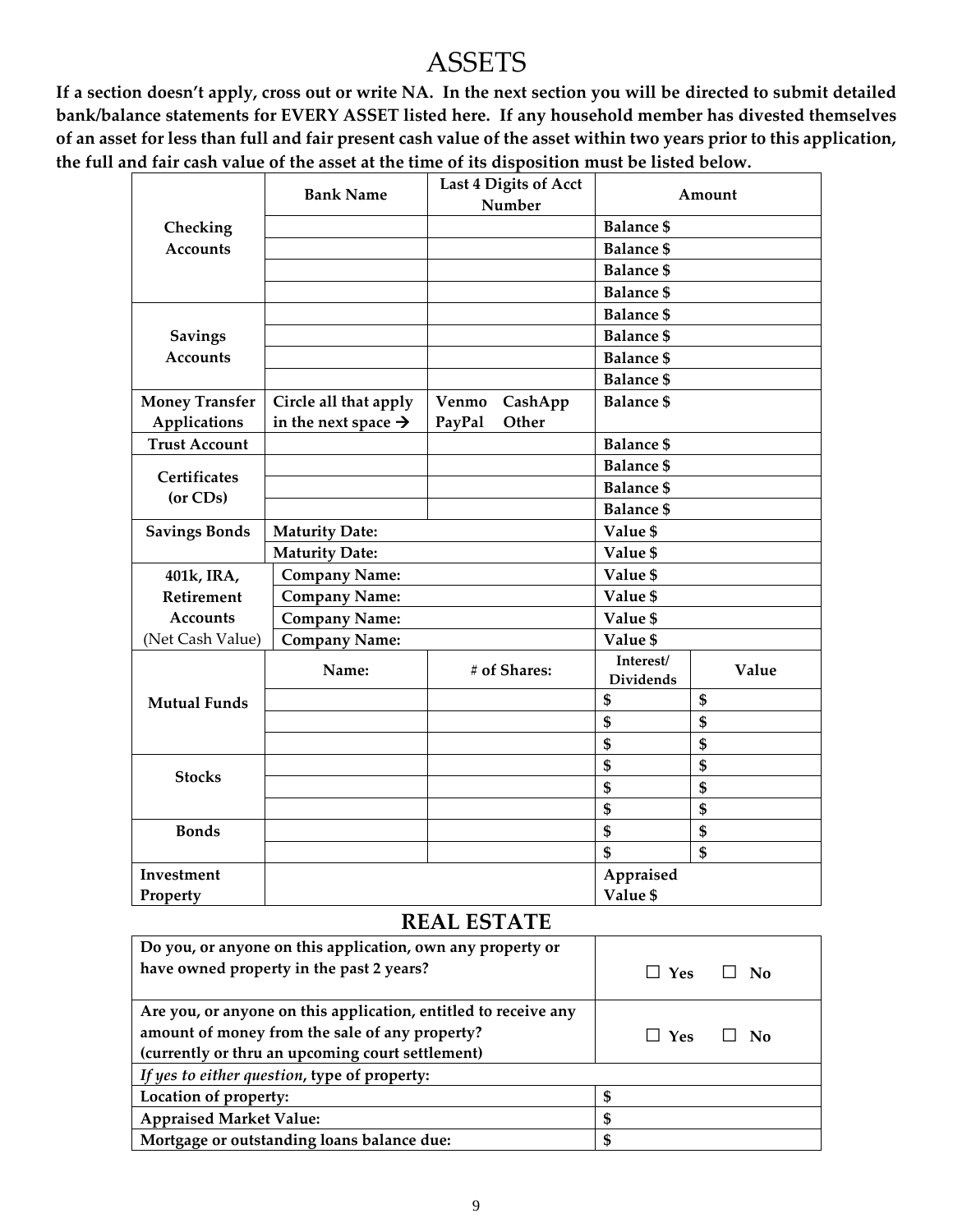## Section 2

# Required Documentation

**Please note: the following questions are applicable to every single person who will be occupying the unit. Therefore, the use of "I" or "my" in the following questions includes all household members.** 

**You MUST initial every question in Section 2 and, where provided, check "N/A" or "Yes".** 

**Every time you answer "Yes", you must submit all documentation as directed in that question.**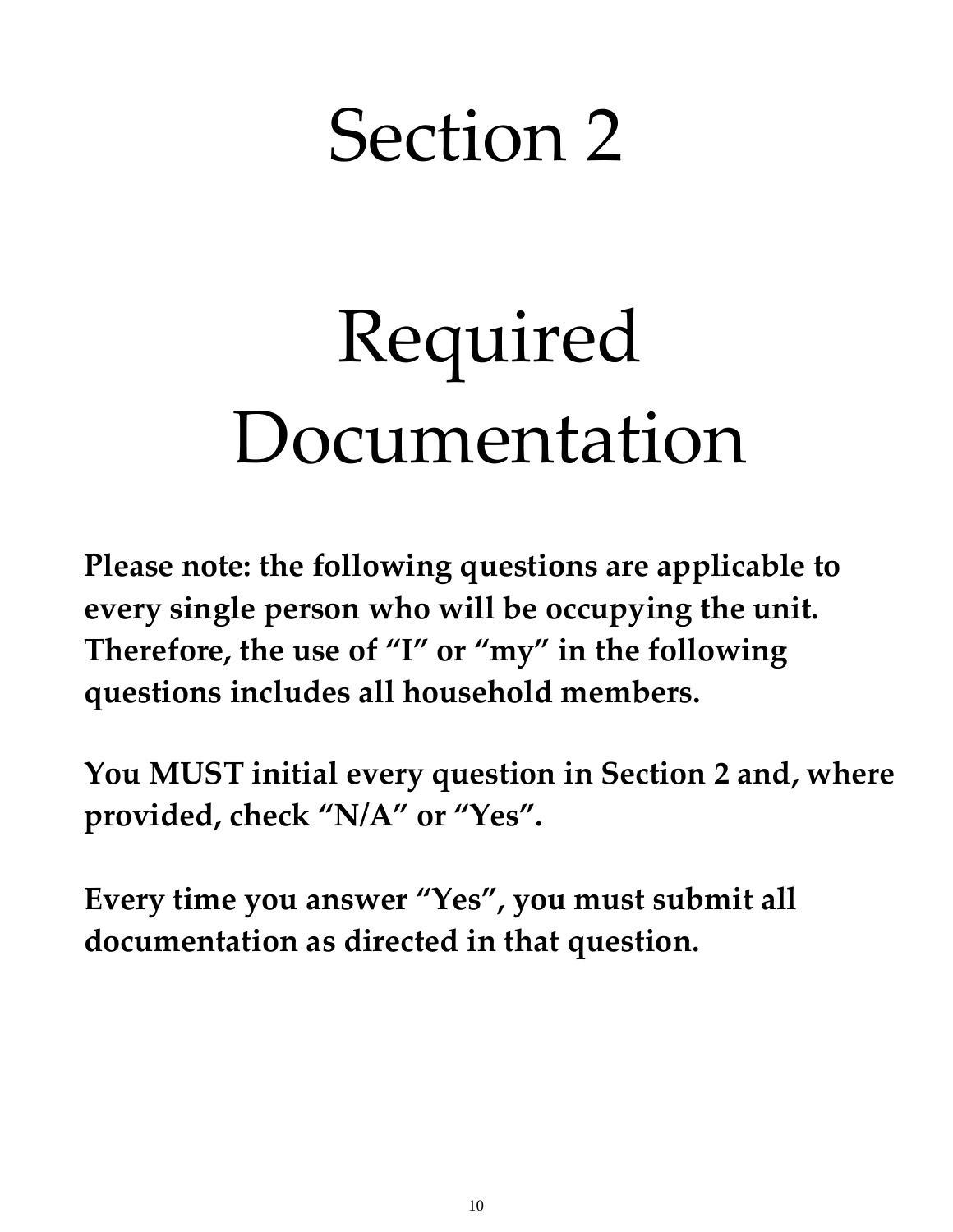**1. Earnings/Wages (CURRENT EMPLOYMENT):** I have attached copies of the **five (5)** most recent consecutive pay stubs or five most recent statements for every source of income for every household member 18 years or older as listed on the Income Tables in Section1. All attached pay-stubs or statements have the name of the employer, date, wages, and name of the household member and cover the 5 most recent consecutive pay periods *(which will be a 5 week period if paid every week, or a 10 week period if paid every 2 weeks, or a 5 month period if paid only once each month).* 

 $\Box$  N/A  $\Box$  Yes

 $Initial(s):$   $Initial(s):$ 

**2. Earnings (FORMER EMPLOYMENT):** For EACH AND EVERY former employer, previous source of employment income, or employment position left since the beginning of my most recent year of tax filing (e.g. all positions left from January 1st, 20XX through present), I have attached **ONE** of the following:

(A) A letter signed by that household member **and** a letter signed and dated from the former employer verifying the last day of income and the Year-To-Date income at time of separation OR

(B) Only for jobs where my last day of employment was prior to November  $1<sup>st</sup>$  in the previous calendar year, I have attached the last paystub from the job that shows a Year-To-Date income that matches the Wages on the W-2 for that job OR

(C) The Initial determination of unemployment benefit statement that lists former employers, length of employment, gross income by quarter, and EIN Number OR

(D) I have completed only the top portion of the Verification of Terminated Employment form attached in Section 3 of this application and understand that SEB will submit this to the contact provided by me on the form in hopes of having it returned in the next 1-2 weeks but in the event that the former employer does not return the form I will submit the materials listed in part A, B, C of this section

I understand proof of termination is required for every single job left since my most recent previous year of tax returns (no matter how small), that this is to verify my current income, and that being terminated from one or multiple jobs will in no way affect my affordable housing program eligibility.

 $\Box$  N/A  $\Box$  Yes

 $Initial(s):$   $[initial(s):$ 

**3. Earnings (Social Security, SSDI, Pension, Income from Retirement Distributions, Public Assistance, TANF):** I have attached copies of the most recent statements for every source of income listed on the line above for every household member 18 years or older. I understand that for Social Security and/or SSDI payments I need to submit the yearly benefit letter I receive from the Social Security Administration Office detailing my payments for the next 12 months.

| J.<br>' Д |
|-----------|
| ╰<br>۳    |

 $Initial(s):$   $[initial(s):$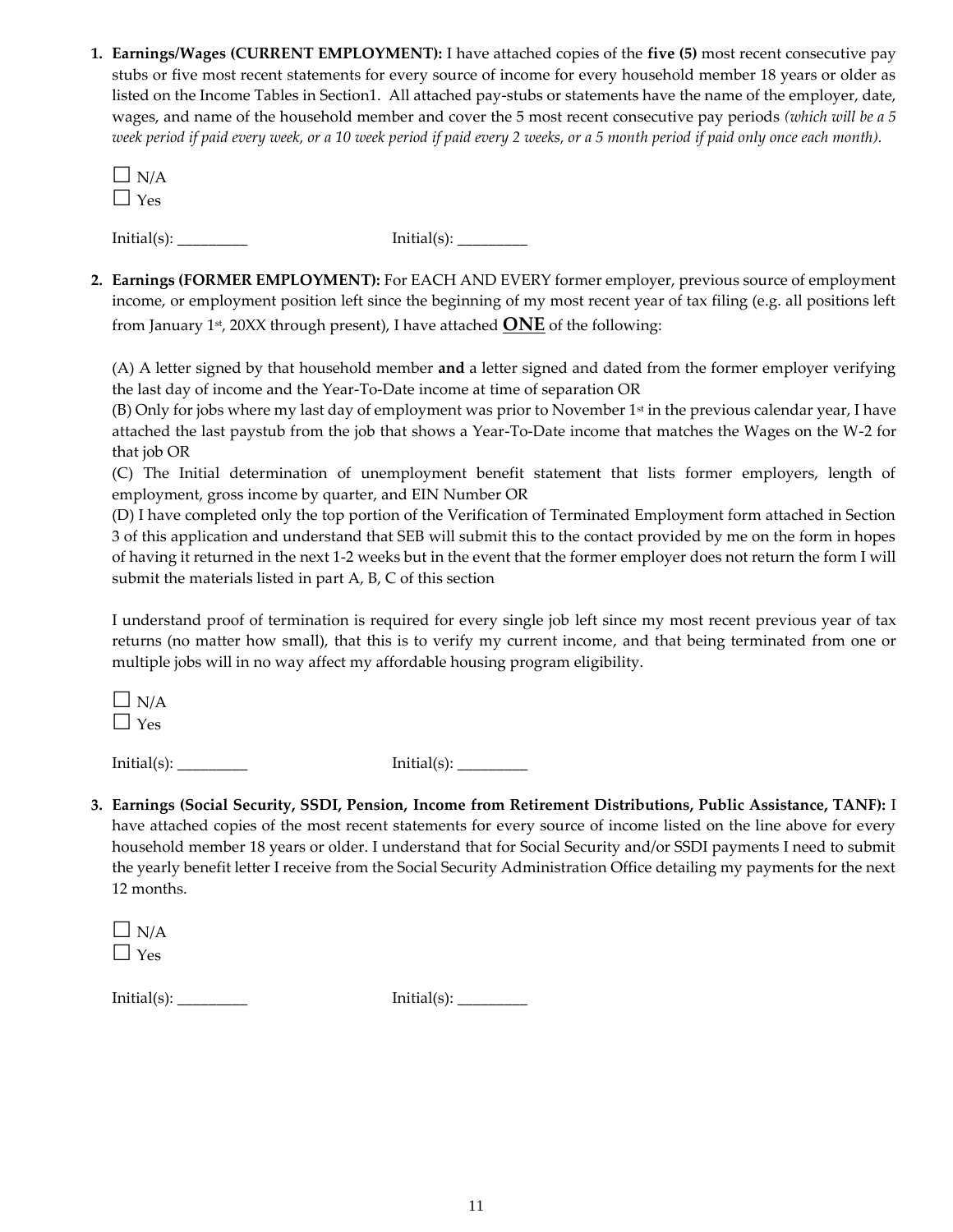**4. Earnings (SELF EMPLOYED ONLY, INCLUDING UBER, LYFT ETC, SEE BELOW):** For every self-employed household member 18 years or older, I have attached copies of ALL of the following:

(A) The Self-Employment Income Affidavit and Profit & Loss statements at the back of this application, completed, signed, and dated.

(B) All supporting documentation including current financial statements, accountant statements, quarterly tax returns (if you file quarterly), and income and expense receipts AND

**If I have a job or earn any income that is part of the "Gig Economy," such as Uber, Lyft, TaskRabbit, etc., or any other type of limited independent contracting,** I will provide all information and documentation listed above. This includes the Profit and Loss statements as well as documentation of my year to date income (i.e. income reports, ride totals, etc.). I understand that 1099 independent contractors are self-employed for tax and affordable housing purposes.

 $\Box$  N/A  $\Box$  Yes

 $Initial(s):$   $Initial(s):$ 

**5. Earnings (Unemployment)** I have attached a copy of the benefit summary and payment history for the past 12 months for every household member 18 years or older who is currently receiving unemployment and understand that it must be assumed that the household member will continue to receive unemployment over the next 12 months. **For every household member who reported unemployment on their most recent tax return but who no longer receives it,** I have attached a copy of my current unemployment benefit statement that explicitly states that my claim is inactive and my payment history for the past 12 months. The statement shows the last two unemployment payments received, my current benefit rate, and my current total benefit balance. I understand that if this documentation indicates that I have current benefits and have received recent payments, my unemployment will be calculated as part of my income, regardless of my current employment status.

 $\Box$  N/A  $\Box$  Yes

Initial(s): \_\_\_\_\_\_\_\_\_ Initial(s): \_\_\_\_\_\_\_\_\_

**6. Earnings (Workman's Comp, Severance pay)** I have attached copies of the **three (3)** most recent consecutive pay stubs or three most recent statements for payments I am receiving through Workman's Compensation or Severance settlement and if my current compensation or pay is not going to continue for the next 12 months, I have attached the legal document stating the monthly, yearly or total amount to which I am entitled in addition to the timeline and/or termination of such pay.

 $Initial(s):$   $Initial(s):$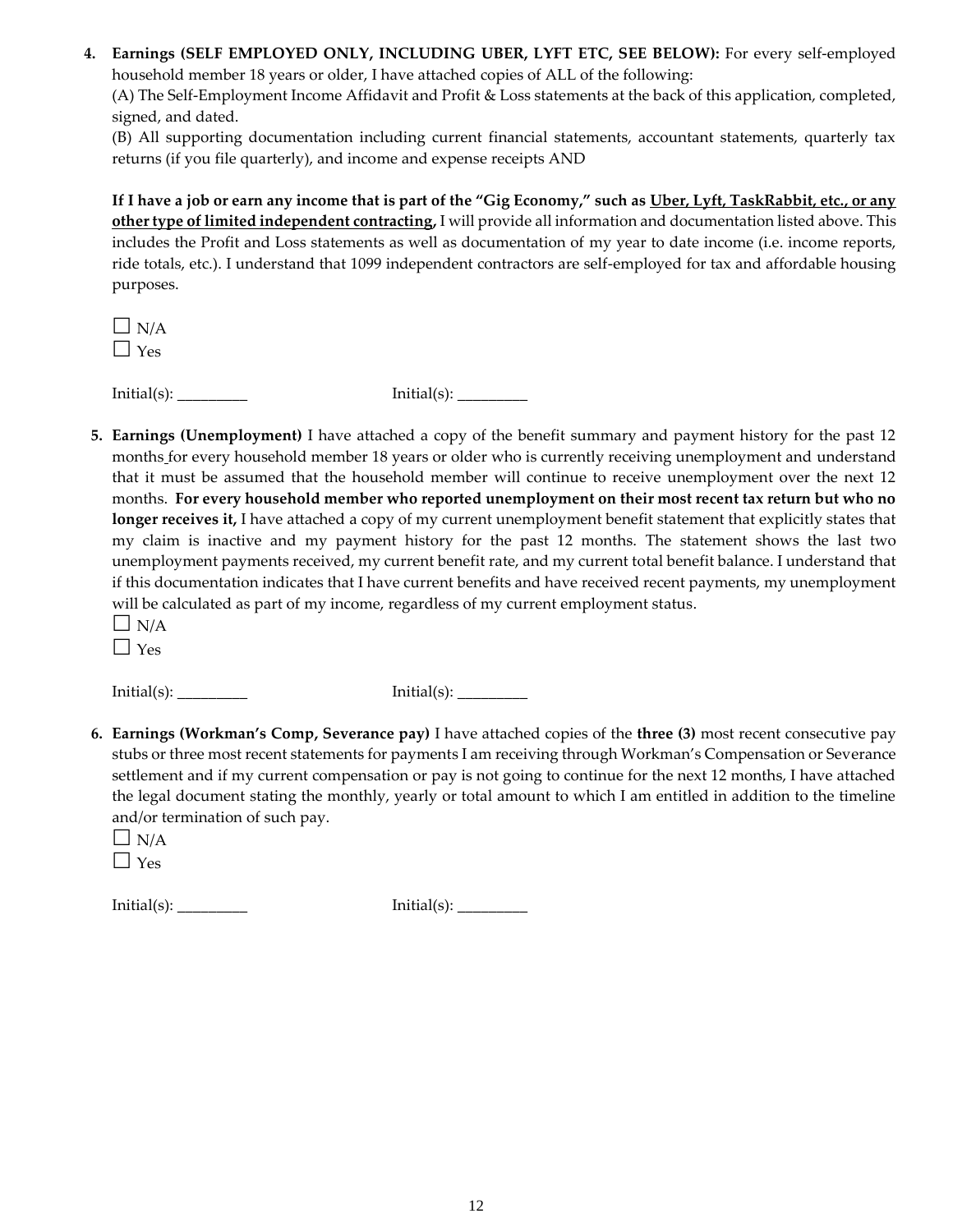**7. Household member with NO EARNINGS**: If a member of my household is 18 years or older and is not employed and not receiving any income, I have attached a letter from him/her attesting to this fact AND this letter has been signed and dated by that household member AND the letter has been notarized.

| $\Box$ N/A<br>$\Box$ Yes |                    |
|--------------------------|--------------------|
| Initial(s): $\_\_$       | Initial(s): $\_\_$ |

- **8. Marital Status (Including Divorce and/or Separation):** I understand that legally married couples shall both be considered part of the household, even if separated or estranged, and that children can only be considered part of the household if a head of household has at least joint physical custody of the child. The below documentation is required:
	- (A) If I am still married, even if estranged or separated, my spouse must be included on this application. I have included their income, asset, and tax documentation as well. I understand that if no legal action has been taken to file for divorce, my partner's income and assets must be included in this application
	- (B) If my spouse or I have filed for divorce but are not yet divorced, I have provided a copy of the filed divorce complaint or petition, **documentation of my next scheduled court date (such as a scheduling order),** and all temporary orders that have been issued by the court pertaining to custody, child support, alimony, or asset division. If no such temporary orders have been issued, I have provided a signed, dated, and notarized statement stating that my divorce is pending and that no temporary orders relating to custody, child support, alimony, or asset division have been issued by the court.
	- (C) If I am divorced, I have included a copy of my divorce judgement and separation agreement (if applicable)

| N.<br>д |
|---------|
| ч<br>ρ  |

 $Initial(s):$   $Initial(s):$ 

- **9. Child Support and/or Alimony:** If I am entitled to receive Child Support and/or alimony (even if I am not receiving it), I have attached **ONE** of the following:
	- (A) A copy of my divorce decree or settlement agreement, along with any further temporary orders or modification judgments addressing changes made to alimony or child support payments, OR
	- (B) A statement from the Department of Revenue (DOR) that shows my case information summary (specifying the amount and frequency of my child support payments) and a copy of my payment history for the past 12 months, OR
	- (C) In the event that I am receiving child support but do not have a court order and my child support is not paid through the DOR, I have attached a notarized letter from the person who pays me support specifying the amount of support I receive, the frequency with which it is paid, and how it is paid (e.g. Venmo, cash, bank transfer).
	- (D) In the event that I am not receiving the child support or alimony I am entitled to receive, I have attached a copy of my divorce decree AND proof of a legal claim filed against the person that owes me money and, if applicable, DOR statements and/or legal claims showing payments made and/or owed)

| $\Box$ N/A |  |  |  |
|------------|--|--|--|
| $\Box$ Yes |  |  |  |
|            |  |  |  |

 $Initial(s):$   $Initial(s):$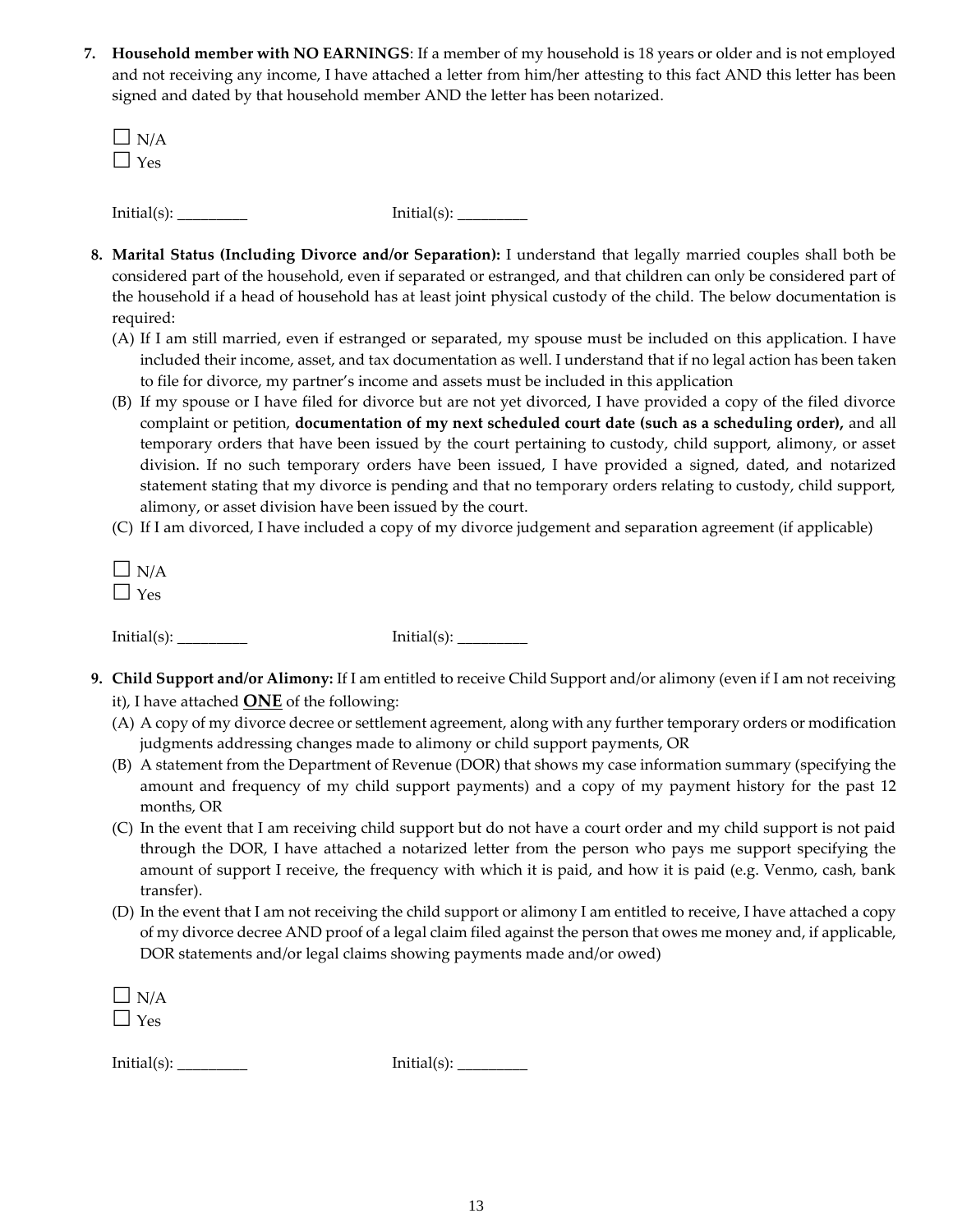**10.Periodic Payments:** If I am receiving periodic payments not covered by any other paragraph in this section of the certification application, or listed anything under "Other Income" on the Income Table, I have attached a signed and dated letter from the source of income that includes **ALL** of the following:

- (A) The Year-To-Date income received AND
- (B) The anticipated monthly income for the next 12 months AND
- (C) The letter has me listed as the recipient of the payments AND
- (D) The letter is notarized.

| T      |
|--------|
| ⊐<br>∽ |

| $Initial(s)$ : |  |
|----------------|--|
|----------------|--|

Initial(s): \_\_\_\_\_\_\_\_\_ Initial(s): \_\_\_\_\_\_\_\_\_

- **11.Section 8 mobile voucher or certificate:** I have attached a copy of my completed and signed current voucher from the appropriate Housing Authority.
	- $\Box$  N/A  $\Box$  Yes

Initial(s): \_\_\_\_\_\_\_\_\_ Initial(s): \_\_\_\_\_\_\_\_\_

- **12.Households with Students**: I have attached proof for every household member **18** years or older who is a fulltime student of his/her full-time student status in the form of: Letter from the Registrar, Transcript or other enrollment verification.
	- $\Box$  N/A  $\Box$  Yes

Initial(s): \_\_\_\_\_\_\_\_\_ Initial(s): \_\_\_\_\_\_\_\_\_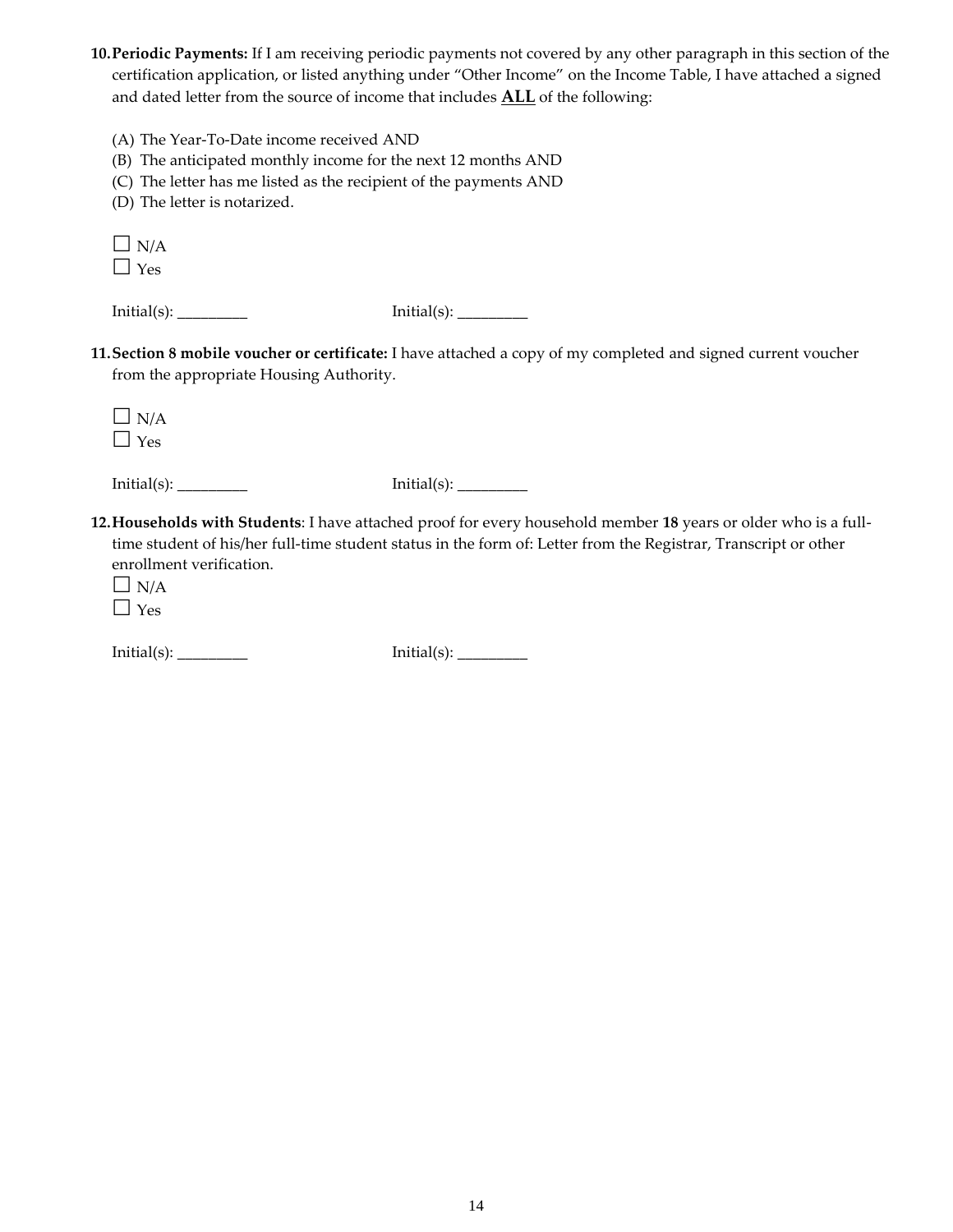#### **HOUSEHOLD ASSETS:**

Assets include but are not limited to the following: Checking or savings accounts, Venmo/Paypal/Cash-Apps, CDs, money market accounts, Treasury bills, stocks, bonds, securities, trust funds, gifts, pensions, IRAs, Keoghs, other retirement accounts, real estate, rental property, other real estate holdings, all property held as an investment, and safe deposit box contents (include the value). All accounts must include complete statements with all pages and list dividend and interest information if applicable *regardless of how little money may currently be in the account*.

**13.**I have completed the Asset Table in Section 1 and read the above paragraph on Household Assets and have attached every page of complete, detailed statements for the 3 most recent months or most recent complete quarterly statement on all assets held by each household member and all statements include information on interest, dividends, and gains or losses, if any.

 $Initial(s):$   $Initial(s):$ 

**14.For EACH and EVERY DEPOSIT into EACH and EVERY checking and savings account, I have provided documentation from the source of the money deposited.** If a deposit is from earnings of any kind, I have followed all the directions in the applicable paragraphs on Earnings on the previous pages (i.e. submitted 5 most recent paystubs, verification from source of earnings etc). If a deposit is from child support and/or alimony, I have followed all the directions in the paragraphs on Child Support/Alimony on the previous pages. If a deposit is a periodic payment, repayment, gift, reimbursement, I have followed all the directions in the paragraph on the previous page titled "Periodic Payments". If a deposit is from a loan of any kind (including student loans), I have provided documentation showing the terms of the loan and the disbursement schedule. For any other deposit types, I have provided sufficient documentation of the purpose, frequency, amount and current status of these deposits from the source of payment. All written statements from third sources must be signed, dated and notarized.

 $Initial(s):$   $Initial(s):$ 

**15.For every household member claiming to have NO ASSETS,** I have included a signed, dated, and notarized affidavit stating that the household member has no assets or accounts of any kind, including checking, savings, money market, trust, 401k, retirement, IRA, stocks, or any other type of account. If the household or household member has assets of any kind, they have followed the directions given in the two questions above.

 $\Box$  N/A Yes Initial(s): \_\_\_\_\_\_\_\_\_ Initial(s): \_\_\_\_\_\_\_\_\_

**16.For every household member who no longer owns an asset that generated income on the most recent tax return** (e.g., if a bank account was closed), I have attached a letter from the bank/institution that holds the account stating that the account is closed OR the final bank statement explicitly indicating that the account was closed (just showing a zero balance is not sufficient). **And for every household member who divested themselves of an asset for less than full and fair present cash value of the asset within two years prior to this application,** I have listed the full and fair cash value of the asset at the time of its disposition in the Asset Table AND provided the last statement for that asset showing its full market value AND attached a signed letter by the household member detailing the transaction in which they divested themselves of the asset.

| $\Box$ N/A      |             |
|-----------------|-------------|
| $\Box$ Yes      |             |
| Initial $(s)$ : | Initial(s): |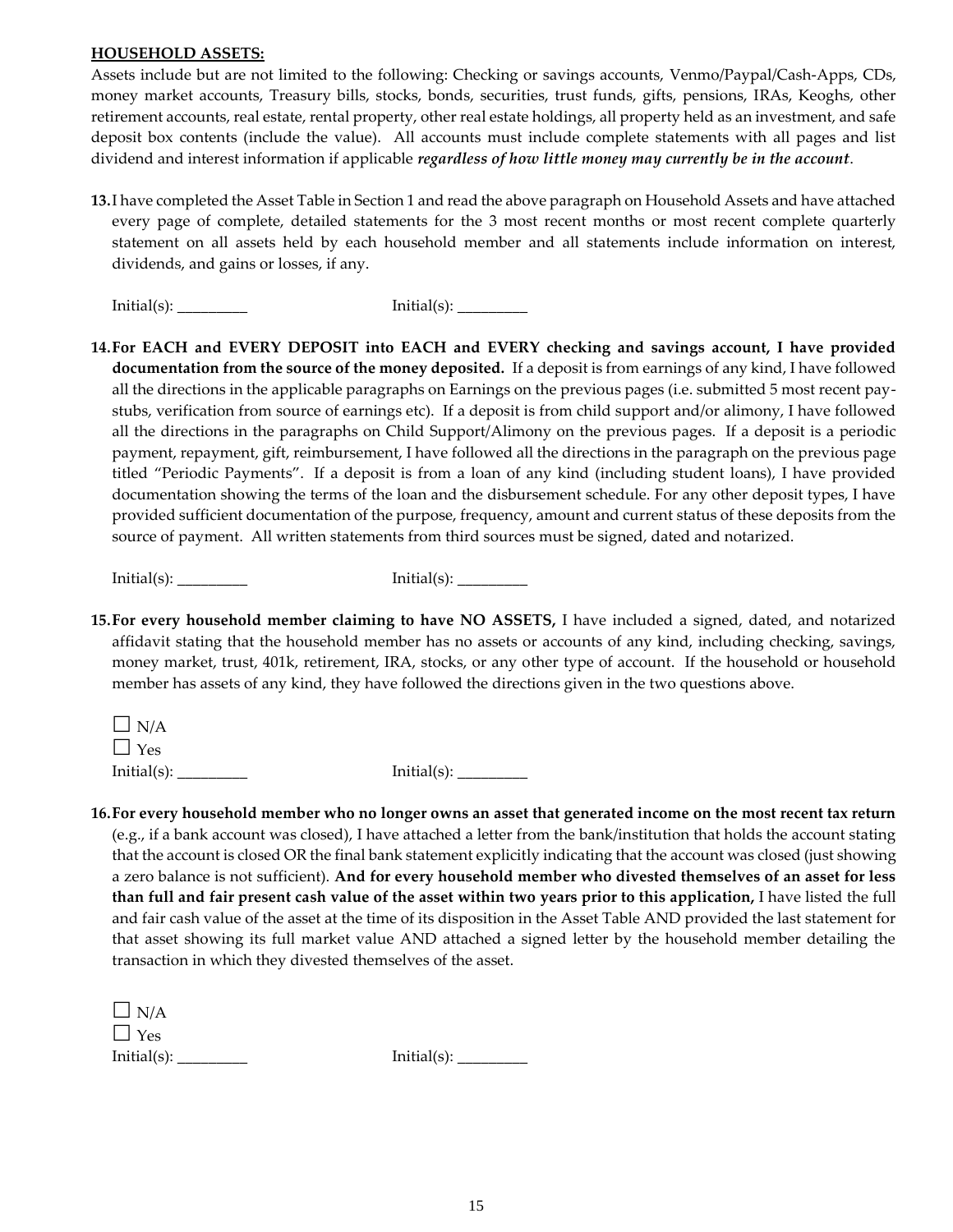**17.REAL ESTATE**: If I currently own property, I have attached documentation supporting the value of the property (such as a recent broker's opinion of the property or tax assessment or value as stated on a divorce decree or settlement statement) AND documentation showing my debt on the property (such as mortgage statements or foreclosure notices). I understand that if I have sold a home in the last calendar year in which taxes were filed, I must include the Closing Disclosure Form (formerly the HUD-1 form) Settlement statement for that sale. I understand that I cannot live in an affordable unit and own another home and, if my current home is under Purchase and Sale Agreement or being lost/sold through divorce, I may be entered onto a Waiting List for an affordable unit, but the home must be sold and a Closing Disclosure Form (formerly the HUD-1 form) Settlement statement provided or the divorce must be finalized prior to move-in or I will lose my position on the Waiting List.

| $\Box$ N/A     |  |
|----------------|--|
| $\Box$ Yes     |  |
| $Initial(s)$ : |  |

Initial(s): \_\_\_\_\_\_\_\_\_ Initial(s): \_\_\_\_\_\_\_\_\_

#### **TAX DOCUMENTATION:**

**18.**I have attached all **W-2s, 1099s and all other tax documentation for all sources of income and assets.** I understand that W-2s are the tax documents that are given by employers to show wages, salaries and tips and 1099s are the tax documents that are given by other sources of income (ex: interest on savings accounts, income from retirement accounts, income from unemployment etc). These are the tax documents used so that 1040 taxes can properly be filed as detailed in the next question below.*(You will have a W-2 for every job worked in the most recent year you filed taxes. Please be sure that the wages in the W-2s you submit add up to the wages you filed on your 1040 tax form. If you are not currently working at any of the jobs for which you have received a W-2, please see Question 2: "Earnings (Former Employment)" on the first page of Section 2 for directions.)*

 $\Box$  N/A Yes

 $Initial(s):$   $[initial(s):$ 

**19.1040 Tax Transcripts:** I have attached a computerized print out of the **most recent federal income tax returns** (i.**e. 1040 tax transcripts) including any and all schedules, attachments and amendments** for every household member 18 years or older. **Every page of the tax transcript must be sent** (including, if applicable, Schedules A, B, C etc ). I understand I can obtain these transcripts from the tax professional who filed my taxes last year or I can download these transcripts immediately for free by going to [www.irs.gov/Individuals/Get-Transcript](http://www.irs.gov/Individuals/Get-Transcript) or by calling the IRS at [1.800.829.1040](tel:1.800.829.1040) and they will mail or fax the transcripts in 7-10 days. **For every household member who has not filed in the most recent tax year**, I have attached a statement from the IRS showing "No Filing" for that household member for the most recent tax year. I understand I can call 1.800.829.1040 and the IRS will mail it or fax it to me in 7-10 days. I understand I can download these statements of no filing for the applicable year immediately for free by going to www.irs.gov/Individuals/Get-Transcript or by calling the IRS at 1.800.829.1040 and they will mail or fax the statements in 7-10 days. I understand that when I visit www.irs.gov/Individuals/Get-Transcript I will need to sign up for an account by providing an email address where the IRS can email me a verification code that can then be used to access my records, that I will need to answer a few security questions, and then my tax transcripts or statements of "No Filing" for the past 5 years will be available.

| \J / A |  |
|--------|--|
| PS     |  |

 $Initial(s):$   $Initial(s):$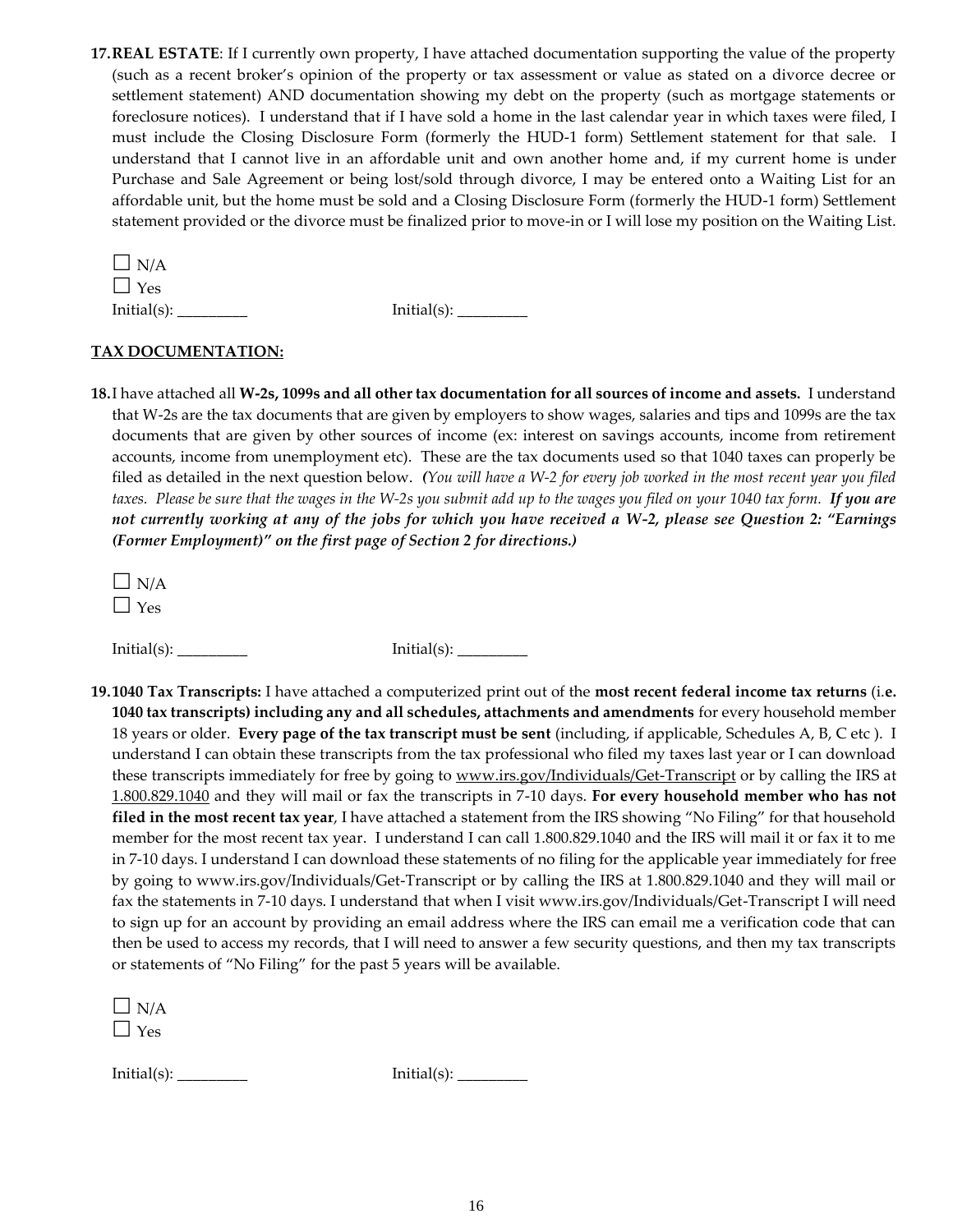#### **FINAL CERTIFICATION OF HOUSEHOLD INCOME:**

**20.**I certify that my combined **Gross Annual Household Income** is \$\_\_\_\_\_\_\_\_\_\_\_\_\_\_\_\_\_\_\_\_\_\_\_\_\_\_\_\_\_\_\_

*(total on the bottom of the Income Table)*

 $Initial(s):$   $[initial(s):$ 

**21.**My **Gross Annual Household Income** listed above is greater than the Allowable Income Limits for our household size as specified on the cover page of this Program Application and I have therefore attached a signed and dated statement detailing why my income listed above does not reflect my income over the next 12 months AND have attached supporting documentation.

 $\Box$  N/A  $\Box$  Yes

 $Initial(s):$   $Initial(s):$ 

**22.**There are planned changes in my household income over the next 12 months and I have therefore attached verification of these planned changes in income.

 $\Box$  N/A  $\Box$  Yes

 $Initial(s):$   $Initial(s):$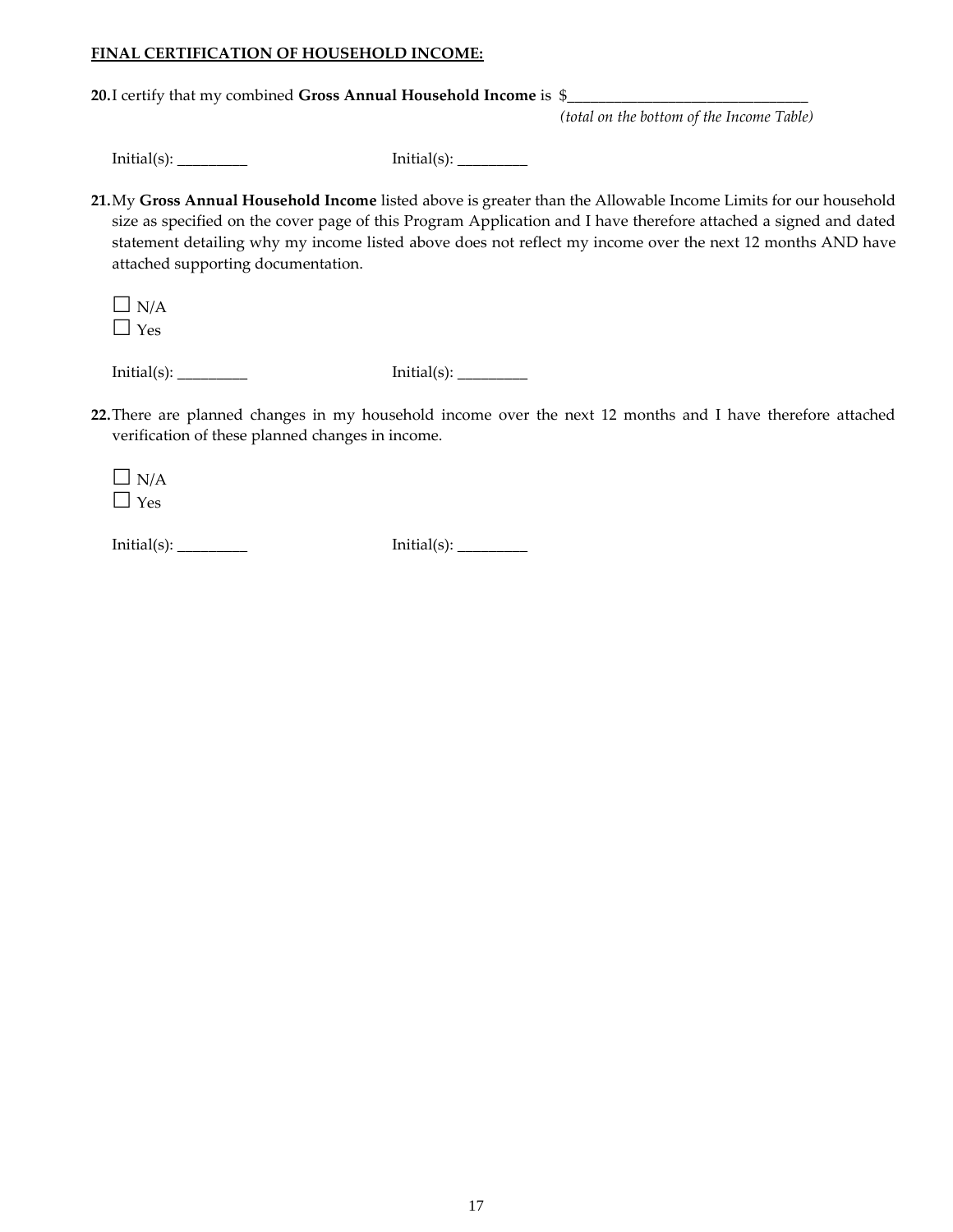#### **PREFERENCES:**

**23**. **Disabled Accessible Unit Preference:** I certify that I am in need of a unit with features for those with Mobility Impairments and I have attached supporting documentation. Supporting documentation must be current verification from the doctor or other medical professional who treats YOUR disability, and the note must specify that you are in need of a unit with features for the mobility impaired.

 $\Box$  N/A Yes

 $Initial(s):$   $Initial(s):$ 

**24. For Local Preference:** I certify that I/we qualify for local preference and have provided the required documentation. A household qualifies for Local Preference if the applicant or a member of their household fit into one of the following categories (A) a current resident of Lynnfield, (B) an employee of the Town of Lynnfield, (C) employees of a business in Lynnfield, and (D) households with children attending Lynnfield schools.

#### Required Documentation:

If qualifying under definition (A) as detailed above: I have submitted a Copy of two (2) utility bills 1 from each utility company in my name dated within the last 60 days, e.g., (1) electric, (1) oil, (1) cable, (1) gas, or (1) telephone **landline (not cell phone).** If utility bills cannot be provided the following documentation **must** be provided: current signed lease **AND** proof of voter registration from the Town Election Department OR proof that you have been registered as a Lynnfield resident with the Lynnfield Town Clerk

If qualifying under definition (B) as detailed above: I have submitted copies of pay-stubs from the Town of Lynnfield or Lynnfield Schools (these should already be submitted as directed in the **Earnings** section above)

If qualifying under definition (C) as detailed above: I have submitted copies of pay-stubs from the employer located within the Town of Lynnfield (these should already be submitted as directed in the **Earnings** section above)

If qualifying under definition (D) as detailed above: I have submitted copies of Lynnfield School transcripts AND proof of relation to the student (by birth certificate or legal guardianship or divorce decree)

| $\Box$ N/A  |                 |
|-------------|-----------------|
| $\Box$ Yes  |                 |
| Initial(s): | Initial $(s)$ : |

**25. Household Type:** On page 4 for Household Type II, we stated that we have two household members who cannot be required to share a bedroom, as a consequence of sharing would be a severe adverse impact on the mental or physical health of one of us, and have attached supporting documentation. Supporting documentation can be verification from a doctor or other medical professional.

| $\Box$ N/A      |             |
|-----------------|-------------|
| $\Box$ Yes      |             |
| Initial $(s)$ : | Initial(s): |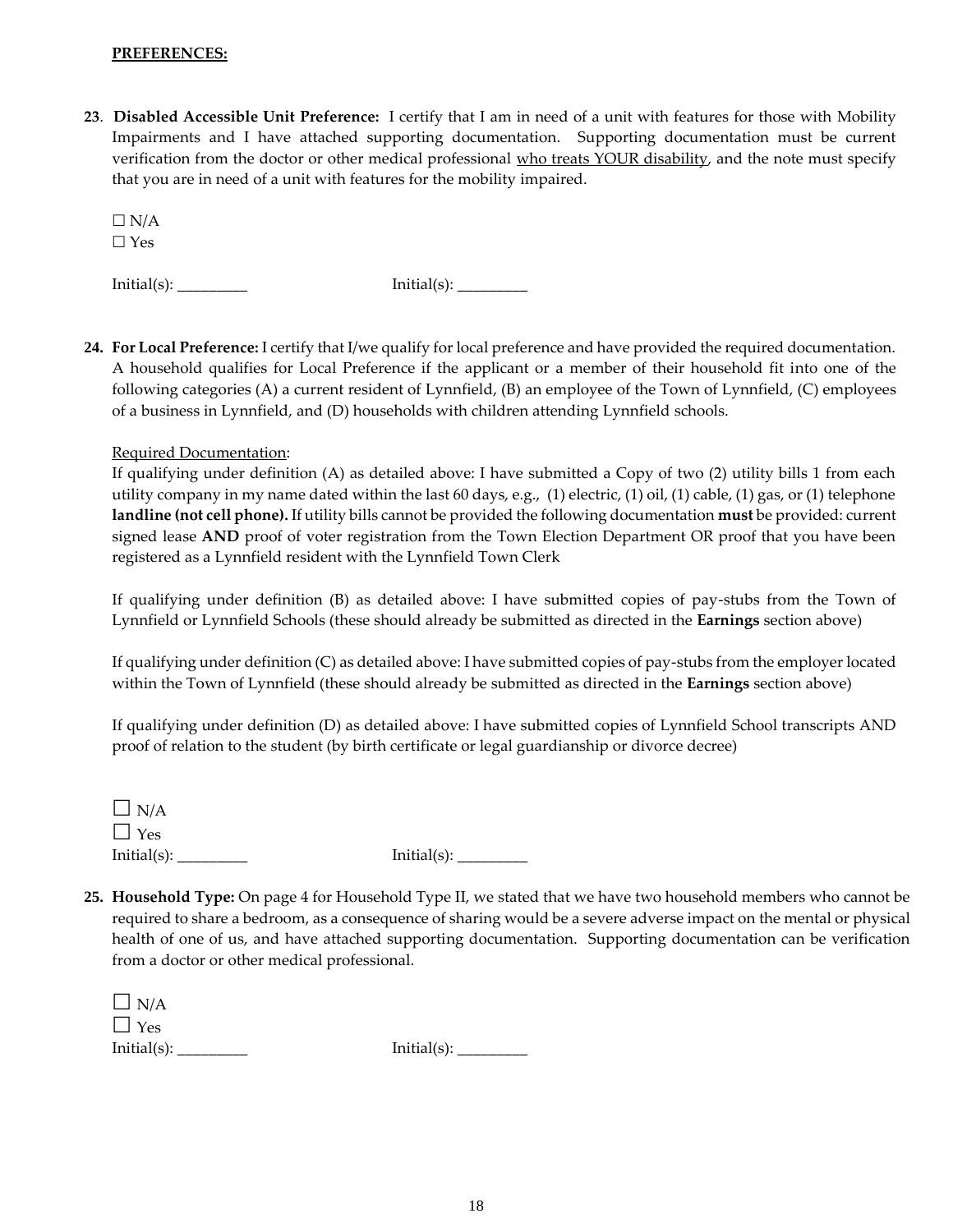## **You must now read, sign and date the following page.**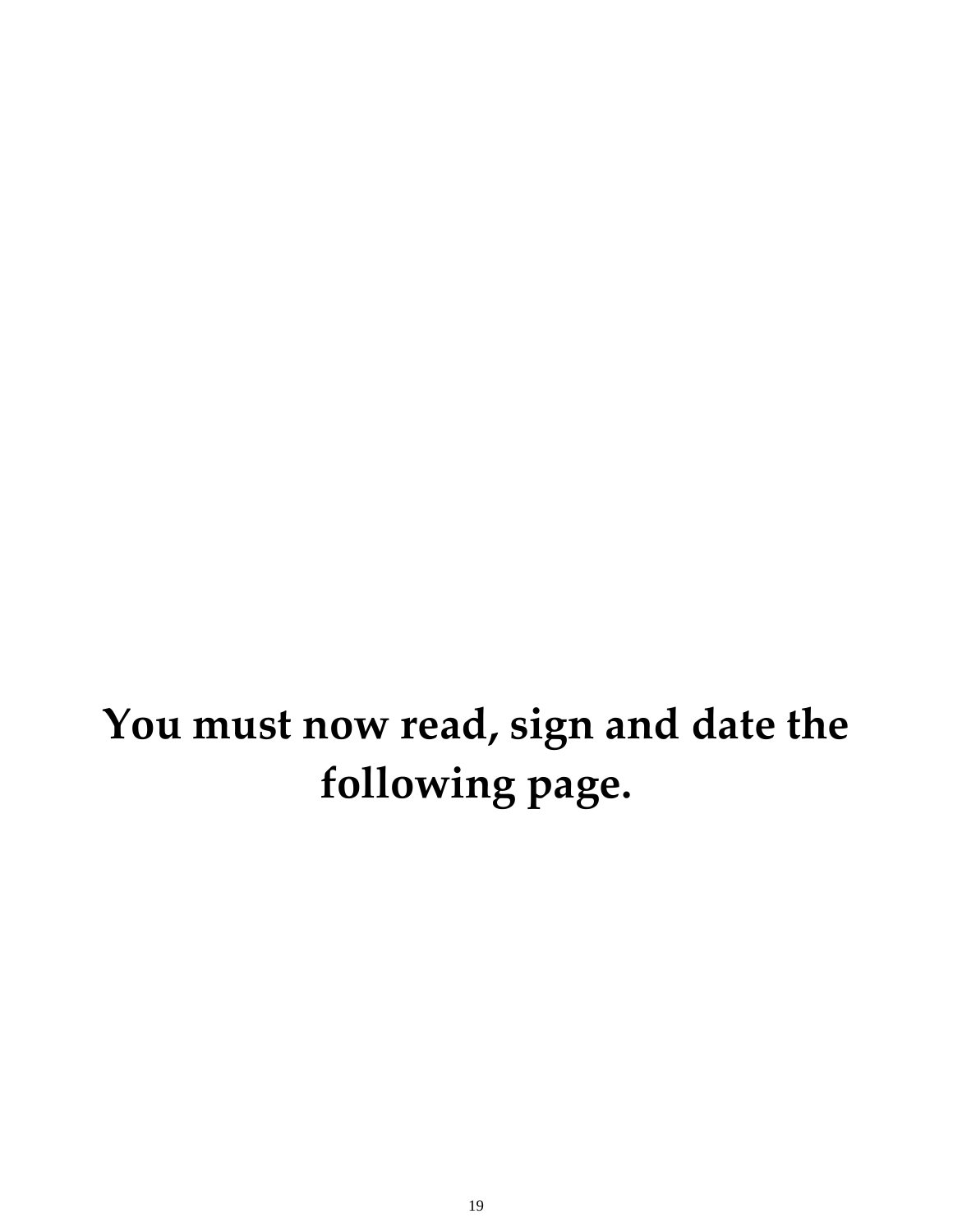#### **Please read each item below carefully before you sign.**

- **1. I hereby declare under pain and penalty of perjury that the information provided on every page of this application is true and correct. I understand that if any sources of income or assets are not disclosed on this application, or any information provided herein is not true and accurate, this application may be removed immediately from further consideration and I will no longer be allowed to reserve a unit.**
- 2. I understand that this application will be incomplete if I do not sign and date this page and initial at all indicated points in the application and that the failure to timely and/or fully supply information in accordance with the application may result in the the denial of my application and loss of position on all Waiting Lists.
- 3. The undersigned certify that none of the people listed in this application, or their families, have a financial interest in the development and none of the people listed in this application can be considered a Related Party by the affordable housing guidelines that govern this property.
- 4. The undersigned certify that the affordable unit will be undersigned's principal residence and the undersigned cannot own a home elsewhere or in trust while living in an affordable unit.
- 5. I understand that while previous years' tax transcripts and documentation are required, SEB Housing LLC does not use income reported on the previous years' tax documentation to calculate current annualized income.
- 6. I understand that the lease or residency agreement for the units to be occupied through this affordable housing program may be subject to cancellation if any of the information above is not true and accurate.
- 7. I understand that this is a preliminary application and the information provided **does not** guarantee housing. I also understand this is not the lease application used by the management company where the management company (not SEB Housing) will use criteria such credit score, tenant history and criminal background screening (in addition to affordable housing eligibility) to determine eligibility for an affordable unit.
- 8. I understand that any material change in the income or assets of my household that occurs after the submission of this application may make me ineligible for affordable housing. I understand that any changes to income or assets that may put my household into another income tier must be reported to SEB Housing.
- 9. Co-signers and Guarantors **are not** permitted unless they are co-tenants who will reside in the unit.
- 10. I acknowledge that if my email address is provided in this application, SEB Housing, LLC will correspond with me by email instead of postal mail unless I make a written request otherwise. I understand that any changes to my contact information or household composition must be reported to SEB Housing.
- 11. I acknowledge that the determination of eligibility by SEB Housing is based upon the guidelines that govern the Affordable Housing Program for the development and, as such, barring any confirmed error by SEB Housing in applying the guidelines and/or calculating income, the decision is final and I further agree to hold harmless SEB Housing from any claim(s) related to this application.
- 12. The undersigned give consent to the Michael Landing, the Town of Lynnfield, SEB Housing LLC and MASSHOUSING to verify the information provided in this application. The undersigned authorize the release of information necessary in determining income and assets from third-party references.

Applicant's Signature Date Date of the Date of the Date Date of the Date Date of the Date of the Date of the D

Applicant's Signature Date Date of the Date of the Date Date of the Date Date of the Date of the Date of the Date of the Date of the Date of the Date of the Date of the Date of the Date of the Date of the Date of the Date

#### **Attach all documentation as directed. Send applications with ALL required documentation as directed on the cover page.** For Questions contact [info@sebhousing.com](mailto:info@sebhousing.com) or (617) 782-6900

\_\_\_\_\_\_\_\_\_\_\_\_\_\_\_\_\_\_\_\_\_\_\_\_\_\_\_\_\_\_\_\_\_\_\_\_\_\_\_\_\_\_\_\_\_\_\_\_ \_\_\_\_\_\_\_\_\_\_\_\_\_\_\_\_\_\_\_

\_\_\_\_\_\_\_\_\_\_\_\_\_\_\_\_\_\_\_\_\_\_\_\_\_\_\_\_\_\_\_\_\_\_\_\_\_\_\_\_\_\_\_\_\_\_\_\_ \_\_\_\_\_\_\_\_\_\_\_\_\_\_\_\_\_\_\_

This development does not discriminate in the selection of applicants on the basis of race, color, national origin, religion, disability, age, ancestry, children, familial status, genetic information, marital status, public assistance recipiency, religion, sex, sexual orientation, gender identity and gender expression, veteran/military status, or any other basis prohibited by law.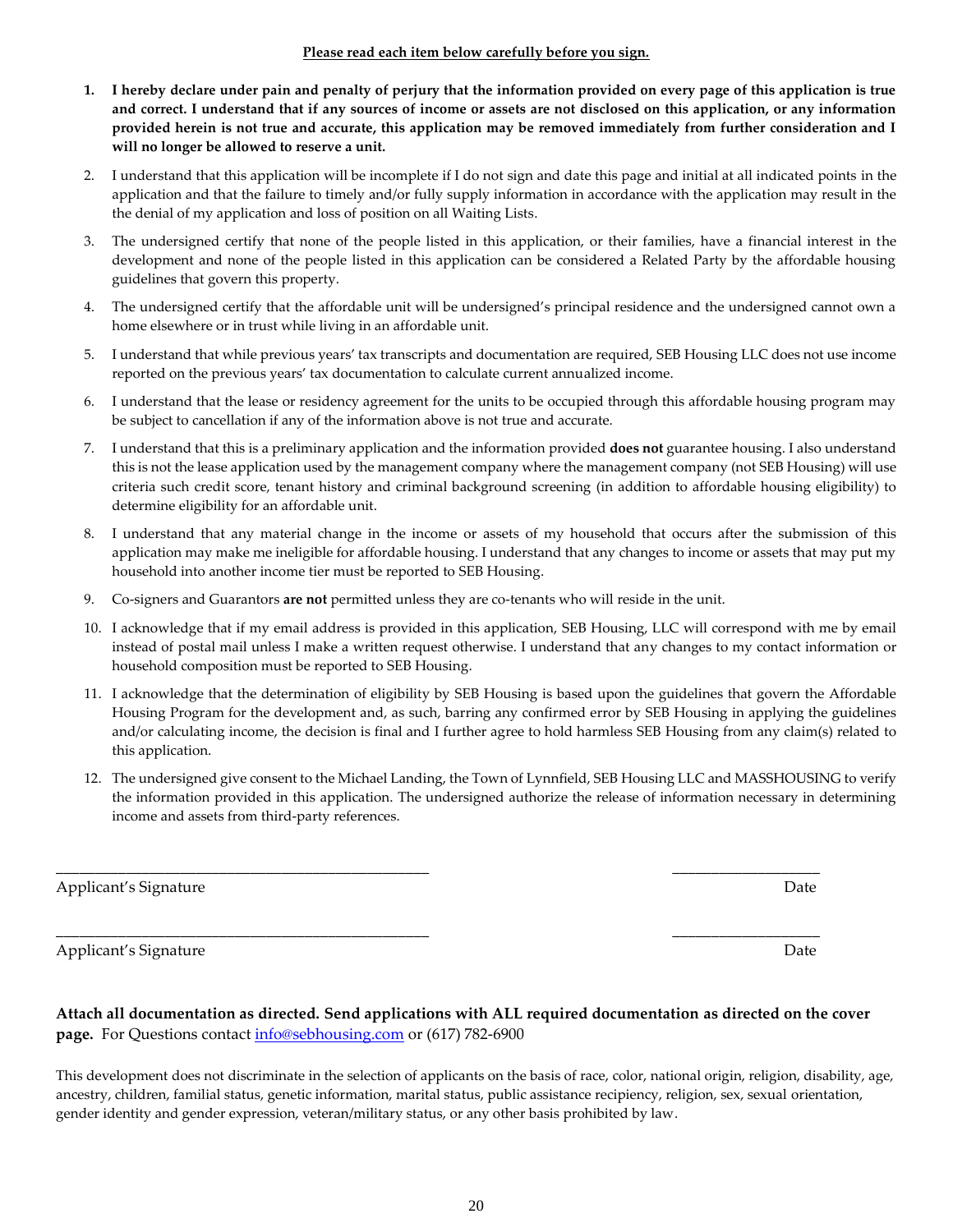## Section 3

# Additional Forms *(if applicable)*

These are the forms that you only need to complete if directed to do so in Section 2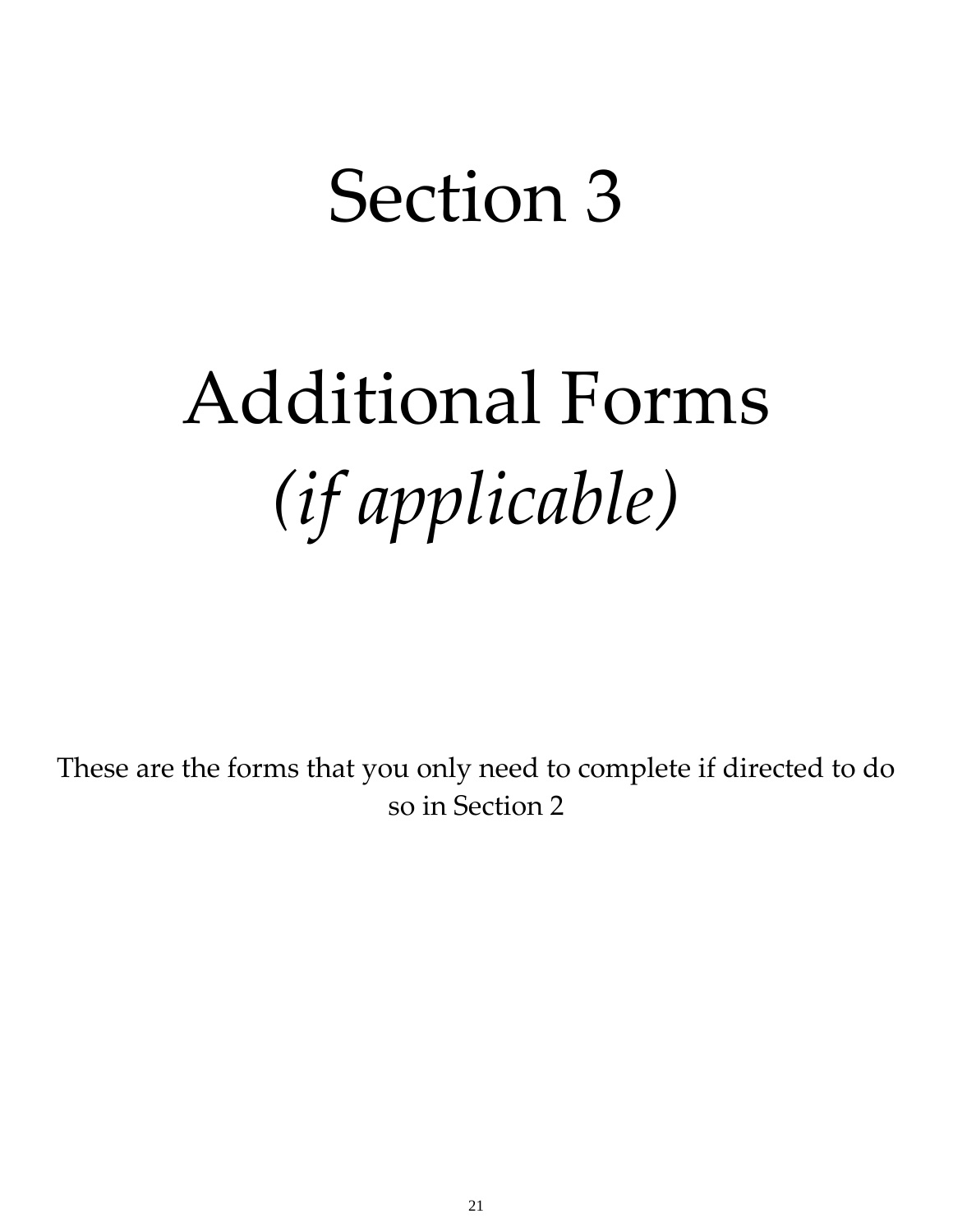### Verification of Terminated Employment

| To Be Completed By Applicant:         |                                                                                         |                                       |                           |
|---------------------------------------|-----------------------------------------------------------------------------------------|---------------------------------------|---------------------------|
| Applicant/Tenant:                     |                                                                                         |                                       |                           |
|                                       |                                                                                         |                                       |                           |
|                                       | Contact Info of previous employer:                                                      |                                       |                           |
| Name of Contact                       |                                                                                         |                                       |                           |
| <b>Company Name</b>                   |                                                                                         |                                       |                           |
| <b>Street Address</b>                 |                                                                                         |                                       |                           |
| Town, State, Zip                      |                                                                                         |                                       |                           |
| Tel. #                                | Fax $\sharp$                                                                            | email                                 |                           |
| To Be Completed By Previous Employer: |                                                                                         |                                       |                           |
| Date of Termination:                  |                                                                                         |                                       | Last Day Actually Worked: |
|                                       | Total Gross Income paid to employee over the last calendar year employed:               |                                       |                           |
| Reason for Termination:               | $\Box$ Employee Quit $\Box$ Other                                                       |                                       |                           |
|                                       | Do you anticipate rehiring this employee? $\square$ Yes $\square$ No If yes, when:      |                                       |                           |
|                                       | Will the employee receive additional paychecks for Workman's Compensation? $\Box$ Yes   |                                       | $\Box$ No                 |
|                                       | If yes, provide the name and address of the company through which this can be verified: |                                       |                           |
|                                       | Total severance pay anticipated for the next 12 months:                                 |                                       |                           |
|                                       | Is employee entitled to receive unemployment compensation? $\Box$ Yes                   |                                       | $\Box$ No                 |
| <b>AUTHORIZED SIGNATURE</b>           |                                                                                         |                                       |                           |
| <b>Print Name:</b>                    |                                                                                         | Title:                                |                           |
| Signature:                            | <u> 1989 - Johann Barn, amerikansk politiker (* 1908)</u>                               | Date:                                 |                           |
| Telephone:                            |                                                                                         |                                       |                           |
|                                       | Please Fax form to SEB Housing at (617) 782-4500 or mail to: SEB Housing                |                                       |                           |
|                                       |                                                                                         | <b>Re: Michael Landing</b>            |                           |
|                                       |                                                                                         | 257 Hillside Ave<br>Needham, MA 02494 |                           |
|                                       |                                                                                         | --OFFICE USE ONLY--                   |                           |
| Date Sent:                            |                                                                                         |                                       |                           |
| Date Received:                        |                                                                                         |                                       |                           |
| <b>Comments:</b>                      |                                                                                         |                                       |                           |
|                                       |                                                                                         |                                       |                           |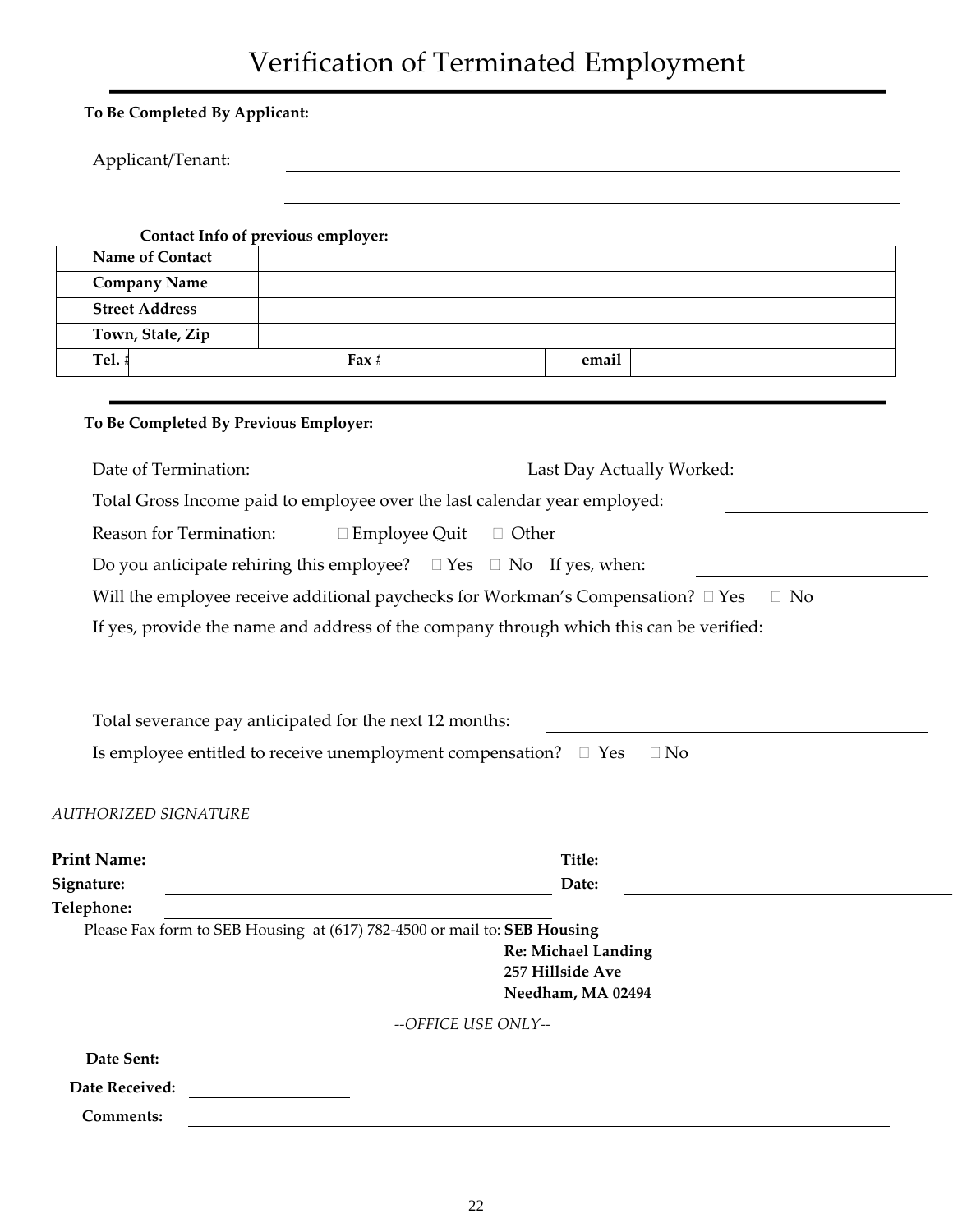### **SELF EMPLOYMENT / S-CORP INCOME AFFIDAVIT**

*Please complete this form if a member of your household receives income as a business owner, independent contractor, sole proprietorship, cash pay, odd jobs, gig economy jobs (like Uber/Lyft) etc. You MUST complete and submit all applicable sections within this document. Please submit all supporting documentation along with these forms.*

| <b>Applicant/Tenant:</b>                                                                                                                                                                                                                                                                                                                                                                                                                        |                                                                                                                            |
|-------------------------------------------------------------------------------------------------------------------------------------------------------------------------------------------------------------------------------------------------------------------------------------------------------------------------------------------------------------------------------------------------------------------------------------------------|----------------------------------------------------------------------------------------------------------------------------|
|                                                                                                                                                                                                                                                                                                                                                                                                                                                 |                                                                                                                            |
| <b>Position Held:</b>                                                                                                                                                                                                                                                                                                                                                                                                                           | and the control of the control of the control of the control of the control of the control of the control of the           |
| <b>Start Date:</b>                                                                                                                                                                                                                                                                                                                                                                                                                              |                                                                                                                            |
| Section 1: Prior Tax Year's Self-Employment / 1099-MISC / S-Corp (including K-1) Income                                                                                                                                                                                                                                                                                                                                                         |                                                                                                                            |
| <b>Gross Income from Last Tax Year</b><br>\$                                                                                                                                                                                                                                                                                                                                                                                                    |                                                                                                                            |
| <b>Gross Expenses from Last Tax Year</b>                                                                                                                                                                                                                                                                                                                                                                                                        |                                                                                                                            |
| <b>Net Income from Last Tax Year</b>                                                                                                                                                                                                                                                                                                                                                                                                            |                                                                                                                            |
| You are required to provide your complete tax returns from the most recent two (2) years of filing, including all<br>schedules, 1099s, etc.                                                                                                                                                                                                                                                                                                     |                                                                                                                            |
| Please proceed to Section 2.                                                                                                                                                                                                                                                                                                                                                                                                                    |                                                                                                                            |
| Section 2: Year to Date Self-Employment / 1099-MISC / S-Corp (including K-1) Income                                                                                                                                                                                                                                                                                                                                                             |                                                                                                                            |
| <b>Gross Income Year to Date</b>                                                                                                                                                                                                                                                                                                                                                                                                                | $\frac{1}{2}$                                                                                                              |
| <b>Gross Expenses from Year to Date</b>                                                                                                                                                                                                                                                                                                                                                                                                         | $\sim$                                                                                                                     |
| Net Income from Year to Date                                                                                                                                                                                                                                                                                                                                                                                                                    | \$                                                                                                                         |
| You are required to complete the Year to Date Profit and Loss Statement in the following pages, and provide<br>supporting documentation for your year-to-date gross income and expenses, which may include invoices, receipts,<br>contracts, independent contractor pay stubs or pay statements, written business plans, employment proposals,<br>documentation is available to verify your income and expenses, all income must be documented. | business bank account statements, and/or accountant statements for business income, etc. Please provide whatever           |
| over the next 12 months:                                                                                                                                                                                                                                                                                                                                                                                                                        | Check here if you anticipate no changes in your revenue, expenses, or net income                                           |
| next page.                                                                                                                                                                                                                                                                                                                                                                                                                                      | If you checked this box, please provide a signed, dated, and notarized letter to that effect, and skip to section 4 on the |
|                                                                                                                                                                                                                                                                                                                                                                                                                                                 |                                                                                                                            |

#### **All households, please proceed to the next page.**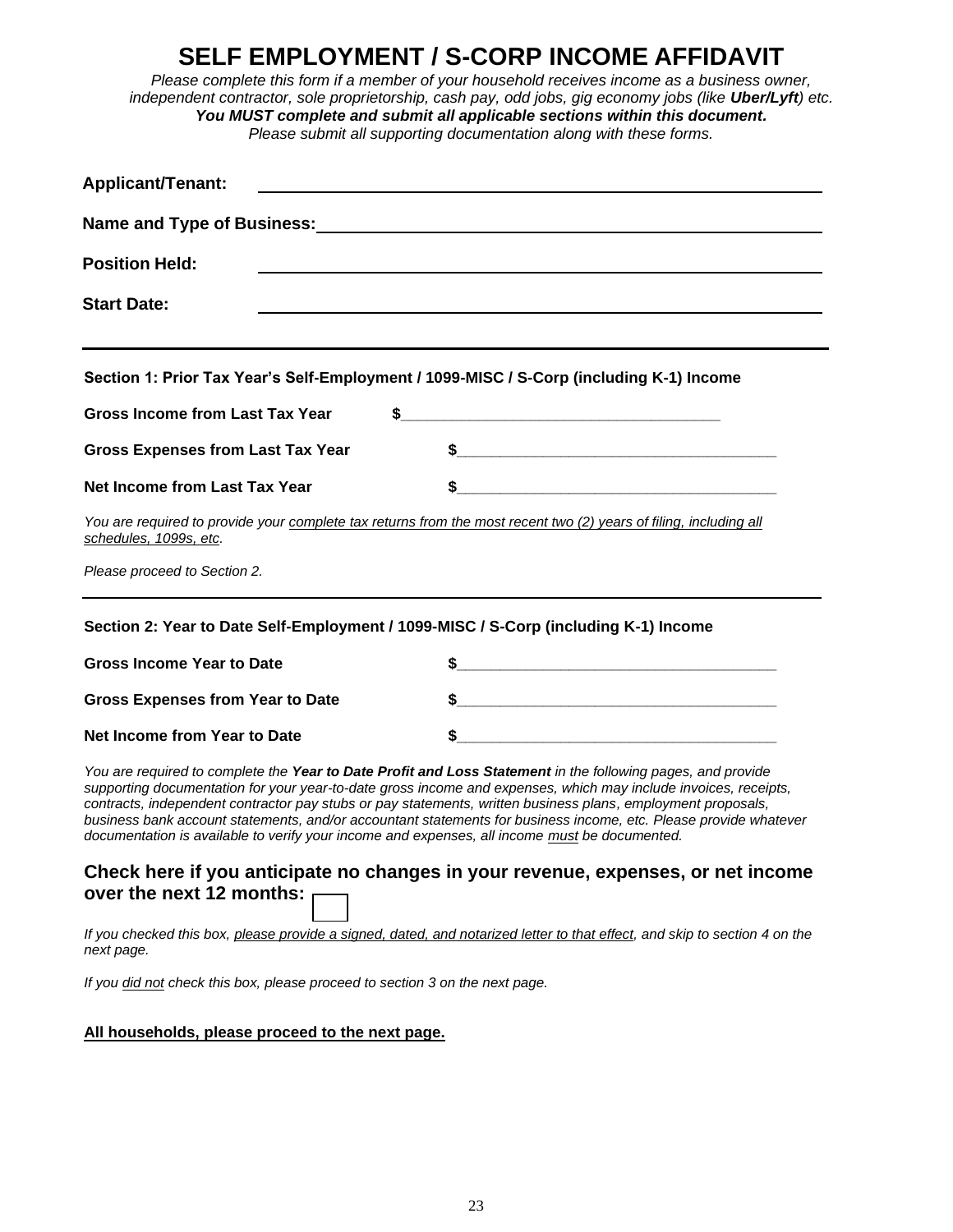**Section 3: Anticipated Self-Employment / 1099-MISC / S-Corp (including K-1) Income Over the Next 12 Months (Complete this section if you did NOT check the box at the bottom of the previous page)**

| <b>Anticipated Gross Annual Income</b>   |  |
|------------------------------------------|--|
| <b>Anticipated Gross Annual Expenses</b> |  |
| <b>Net Anticipated Annual Income</b>     |  |

*You are required to complete the Anticipated Profit and Loss Statement for the Next 12 Months in the following pages in addition to the Year to Date Profit and Loss Statement previously requested, in addition to providing any and all supporting documentation for the changes that will take place to your income and/or expenses over the next 12 months.* 

*Please proceed to section 4.* 

#### **Section 4: Signature and Required Documentation Summary**

#### **As a reminder, all households who completed this form must submit:**

- *Complete IRS 1040 tax returns from the two (2) previous tax years, in addition to all applicable tax documents.*
- *A completed Year to Date Profit and Loss Statement on the following page.*
- *Supporting documentation for your year-to-date gross income and expenses, which may include invoices, receipts, contracts, independent contractor pay stubs or pay statements, written business plans, employment proposals, business bank account statements, and/or accountant statements for business income, etc. Please provide whatever documentation is available to verify your income and expenses.*

#### **If you completed Section 3, you must additionally submit:**

- *A completed Anticipated Profit and Loss Statement for the Next 12 Months on the page following the Year to Date Profit and Loss Statement.*
- *Supporting documentation for the changes that will take place to your income over the next 12 months.*

#### **If you cannot provide your tax returns for the previous calendar year, or did not report your selfemployment / S-Corp income on your tax returns for the previous year, you must additionally submit:**

- *A completed Prior Year Profit and Loss Statement, located on the page following the Anticipated Profit and Loss Statement.*
- *Supporting documentation for the income you received in the previous calendar year.*

#### **All Households must complete the following:**

Under penalty of perjury, I certify that the information presented in this form and in the following profit and loss forms is true and accurate to the best of my knowledge. The undersigned further understand that providing false representation herein constitutes an act of fraud. False, misleading or incomplete information may result in the termination of a lease agreement or application review.

\_\_\_\_\_\_\_\_\_\_\_\_\_\_\_\_\_\_\_\_\_\_\_\_\_\_\_\_\_\_\_\_\_\_\_\_\_\_\_\_\_\_\_\_\_\_ \_\_\_\_\_\_\_\_\_\_\_\_\_\_\_\_\_\_\_\_\_\_\_\_\_\_

*Applicant Signature Date*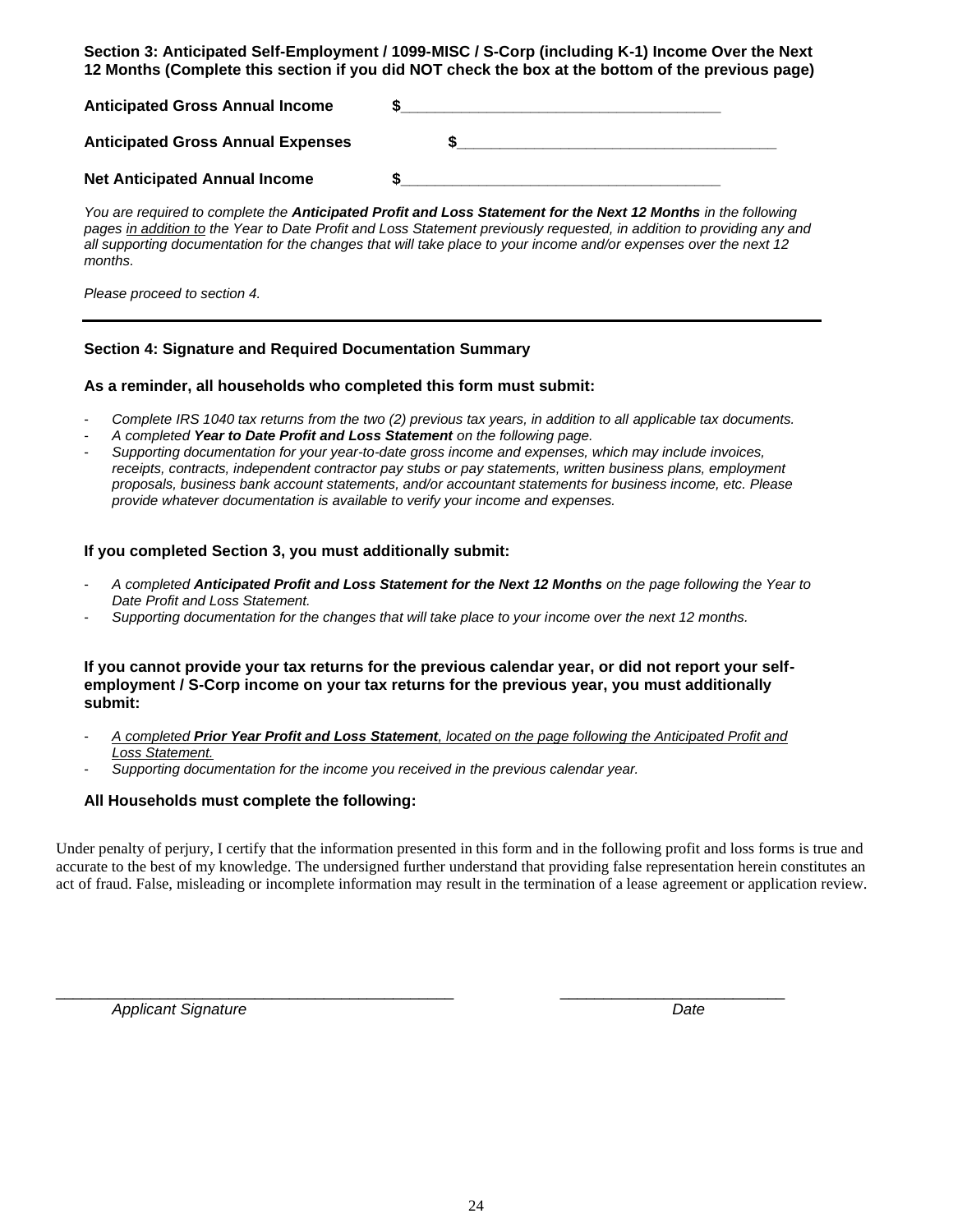|                                                                  | Year to Date Profit and Loss Statement |  |  |  | <b>Business Name:</b> |  |  |  |  |  |  |                        |
|------------------------------------------------------------------|----------------------------------------|--|--|--|-----------------------|--|--|--|--|--|--|------------------------|
| Please fill in month and year $\rightarrow$                      |                                        |  |  |  |                       |  |  |  |  |  |  | YEARLY<br><b>TOTAL</b> |
| <b>Revenue Source</b>                                            |                                        |  |  |  |                       |  |  |  |  |  |  |                        |
|                                                                  |                                        |  |  |  |                       |  |  |  |  |  |  |                        |
|                                                                  |                                        |  |  |  |                       |  |  |  |  |  |  |                        |
|                                                                  |                                        |  |  |  |                       |  |  |  |  |  |  |                        |
| <b>Total Revenue</b>                                             |                                        |  |  |  |                       |  |  |  |  |  |  |                        |
| <b>Cost of Sales</b>                                             |                                        |  |  |  |                       |  |  |  |  |  |  |                        |
|                                                                  |                                        |  |  |  |                       |  |  |  |  |  |  |                        |
|                                                                  |                                        |  |  |  |                       |  |  |  |  |  |  |                        |
|                                                                  |                                        |  |  |  |                       |  |  |  |  |  |  |                        |
| <b>Total Cost of Sales</b>                                       |                                        |  |  |  |                       |  |  |  |  |  |  |                        |
| <b>Gross Income (Total Revenue</b><br>minus Total Cost of Sales) |                                        |  |  |  |                       |  |  |  |  |  |  |                        |
| <b>Expenses</b>                                                  |                                        |  |  |  |                       |  |  |  |  |  |  |                        |
|                                                                  |                                        |  |  |  |                       |  |  |  |  |  |  |                        |
|                                                                  |                                        |  |  |  |                       |  |  |  |  |  |  |                        |
|                                                                  |                                        |  |  |  |                       |  |  |  |  |  |  |                        |
|                                                                  |                                        |  |  |  |                       |  |  |  |  |  |  |                        |
|                                                                  |                                        |  |  |  |                       |  |  |  |  |  |  |                        |
|                                                                  |                                        |  |  |  |                       |  |  |  |  |  |  |                        |
|                                                                  |                                        |  |  |  |                       |  |  |  |  |  |  |                        |
|                                                                  |                                        |  |  |  |                       |  |  |  |  |  |  |                        |
|                                                                  |                                        |  |  |  |                       |  |  |  |  |  |  |                        |
|                                                                  |                                        |  |  |  |                       |  |  |  |  |  |  |                        |
|                                                                  |                                        |  |  |  |                       |  |  |  |  |  |  |                        |
| <b>Total Expenses</b>                                            |                                        |  |  |  |                       |  |  |  |  |  |  |                        |
| <b>Net Income (Gross Profit minus</b><br><b>Total Expenses)</b>  |                                        |  |  |  |                       |  |  |  |  |  |  |                        |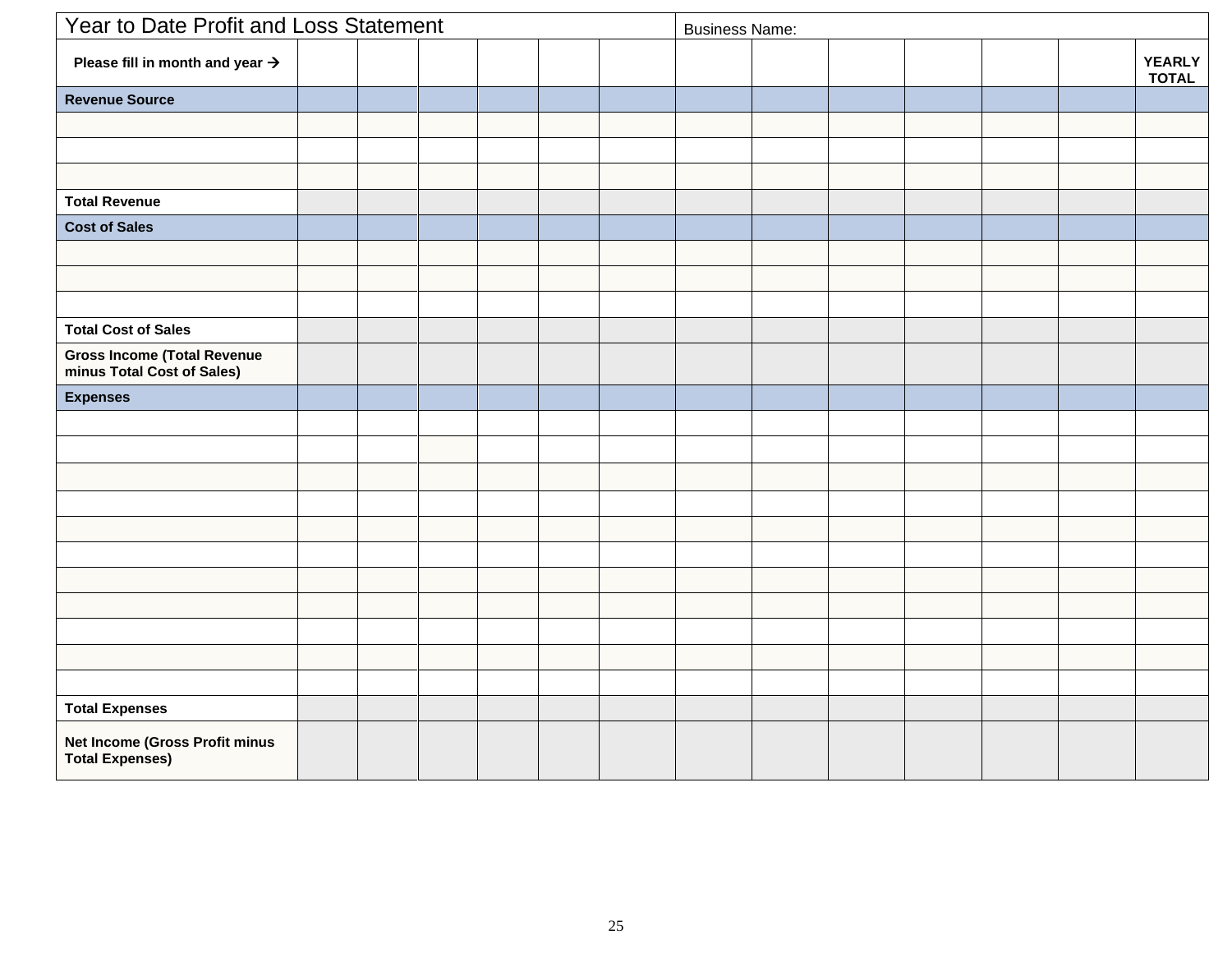|                                                               | Anticipated Profit and Loss Statement for the Next 12 Months |  |  |  | <b>Business Name:</b> |  |  |  |  |  |  |                               |
|---------------------------------------------------------------|--------------------------------------------------------------|--|--|--|-----------------------|--|--|--|--|--|--|-------------------------------|
| Please fill in month and year $\rightarrow$                   |                                                              |  |  |  |                       |  |  |  |  |  |  | <b>YEARLY</b><br><b>TOTAL</b> |
| <b>Revenue Source</b>                                         |                                                              |  |  |  |                       |  |  |  |  |  |  |                               |
|                                                               |                                                              |  |  |  |                       |  |  |  |  |  |  |                               |
|                                                               |                                                              |  |  |  |                       |  |  |  |  |  |  |                               |
|                                                               |                                                              |  |  |  |                       |  |  |  |  |  |  |                               |
| <b>Total Income</b>                                           |                                                              |  |  |  |                       |  |  |  |  |  |  |                               |
| <b>Cost of Sales</b>                                          |                                                              |  |  |  |                       |  |  |  |  |  |  |                               |
|                                                               |                                                              |  |  |  |                       |  |  |  |  |  |  |                               |
|                                                               |                                                              |  |  |  |                       |  |  |  |  |  |  |                               |
|                                                               |                                                              |  |  |  |                       |  |  |  |  |  |  |                               |
| <b>Total Cost of Sales</b>                                    |                                                              |  |  |  |                       |  |  |  |  |  |  |                               |
| <b>Gross Income (Total Revenue minus Total Cost of Sales)</b> |                                                              |  |  |  |                       |  |  |  |  |  |  |                               |
| <b>Expenses</b>                                               |                                                              |  |  |  |                       |  |  |  |  |  |  |                               |
|                                                               |                                                              |  |  |  |                       |  |  |  |  |  |  |                               |
|                                                               |                                                              |  |  |  |                       |  |  |  |  |  |  |                               |
|                                                               |                                                              |  |  |  |                       |  |  |  |  |  |  |                               |
|                                                               |                                                              |  |  |  |                       |  |  |  |  |  |  |                               |
|                                                               |                                                              |  |  |  |                       |  |  |  |  |  |  |                               |
|                                                               |                                                              |  |  |  |                       |  |  |  |  |  |  |                               |
|                                                               |                                                              |  |  |  |                       |  |  |  |  |  |  |                               |
|                                                               |                                                              |  |  |  |                       |  |  |  |  |  |  |                               |
|                                                               |                                                              |  |  |  |                       |  |  |  |  |  |  |                               |
|                                                               |                                                              |  |  |  |                       |  |  |  |  |  |  |                               |
|                                                               |                                                              |  |  |  |                       |  |  |  |  |  |  |                               |
| <b>Total Expenses</b>                                         |                                                              |  |  |  |                       |  |  |  |  |  |  |                               |
| Net Income (Gross Profit minus<br><b>Total Expenses)</b>      |                                                              |  |  |  |                       |  |  |  |  |  |  |                               |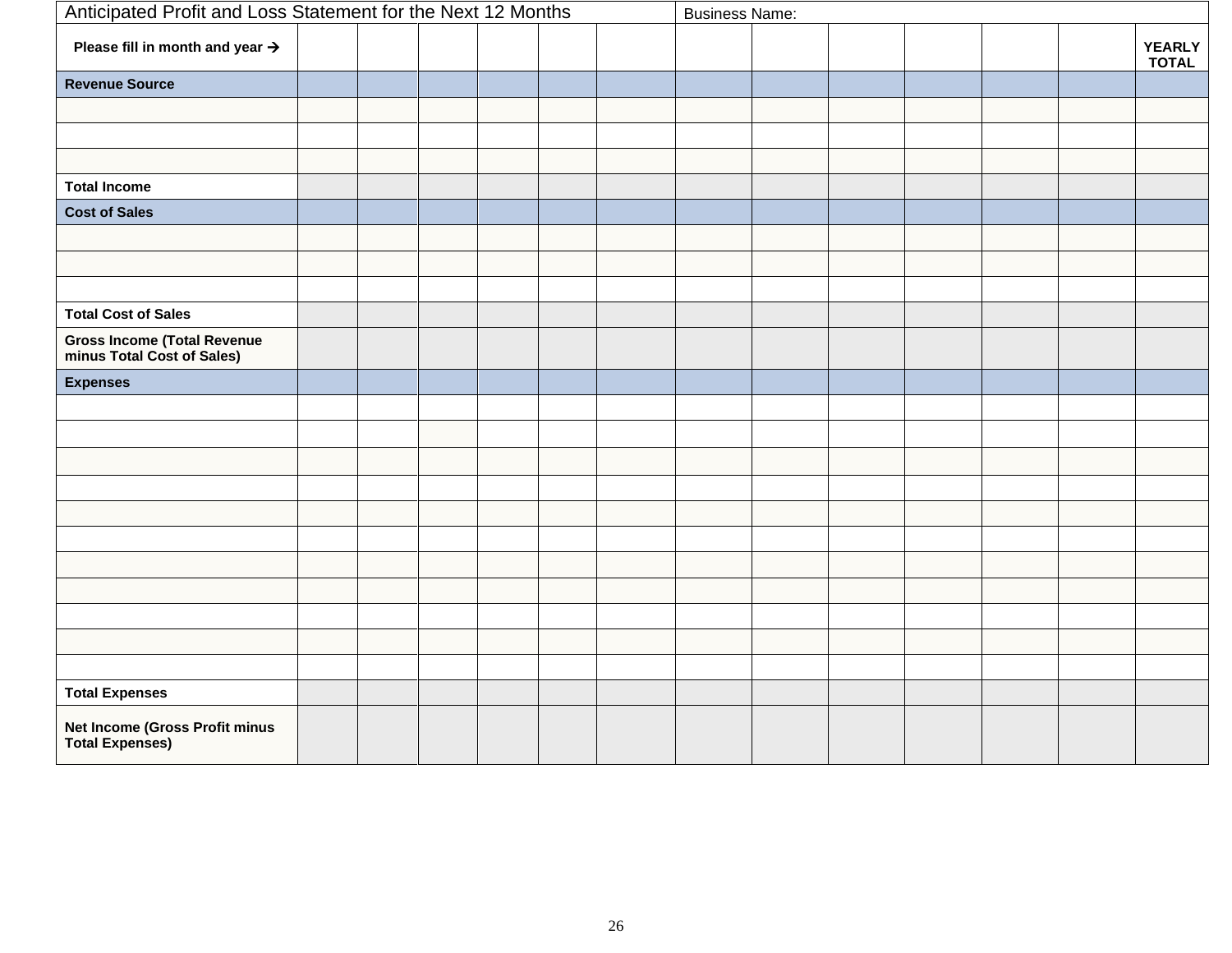| <b>Prior Year Profit and Loss Statement</b>                      |  |  | <b>Business Name:</b> |  |  |  |  |  |  |                               |
|------------------------------------------------------------------|--|--|-----------------------|--|--|--|--|--|--|-------------------------------|
| Please fill in month and year $\rightarrow$                      |  |  |                       |  |  |  |  |  |  | <b>YEARLY</b><br><b>TOTAL</b> |
| <b>Revenue Source</b>                                            |  |  |                       |  |  |  |  |  |  |                               |
|                                                                  |  |  |                       |  |  |  |  |  |  |                               |
|                                                                  |  |  |                       |  |  |  |  |  |  |                               |
|                                                                  |  |  |                       |  |  |  |  |  |  |                               |
| <b>Total Revenue</b>                                             |  |  |                       |  |  |  |  |  |  |                               |
| <b>Cost of Sales</b>                                             |  |  |                       |  |  |  |  |  |  |                               |
|                                                                  |  |  |                       |  |  |  |  |  |  |                               |
|                                                                  |  |  |                       |  |  |  |  |  |  |                               |
|                                                                  |  |  |                       |  |  |  |  |  |  |                               |
| <b>Total Cost of Sales</b>                                       |  |  |                       |  |  |  |  |  |  |                               |
| <b>Gross Income (Total Revenue</b><br>minus Total Cost of Sales) |  |  |                       |  |  |  |  |  |  |                               |
| <b>Expenses</b>                                                  |  |  |                       |  |  |  |  |  |  |                               |
|                                                                  |  |  |                       |  |  |  |  |  |  |                               |
|                                                                  |  |  |                       |  |  |  |  |  |  |                               |
|                                                                  |  |  |                       |  |  |  |  |  |  |                               |
|                                                                  |  |  |                       |  |  |  |  |  |  |                               |
|                                                                  |  |  |                       |  |  |  |  |  |  |                               |
|                                                                  |  |  |                       |  |  |  |  |  |  |                               |
|                                                                  |  |  |                       |  |  |  |  |  |  |                               |
|                                                                  |  |  |                       |  |  |  |  |  |  |                               |
|                                                                  |  |  |                       |  |  |  |  |  |  |                               |
|                                                                  |  |  |                       |  |  |  |  |  |  |                               |
|                                                                  |  |  |                       |  |  |  |  |  |  |                               |
| <b>Total Expenses</b>                                            |  |  |                       |  |  |  |  |  |  |                               |
| Net Income (Gross Profit minus<br><b>Total Expenses)</b>         |  |  |                       |  |  |  |  |  |  |                               |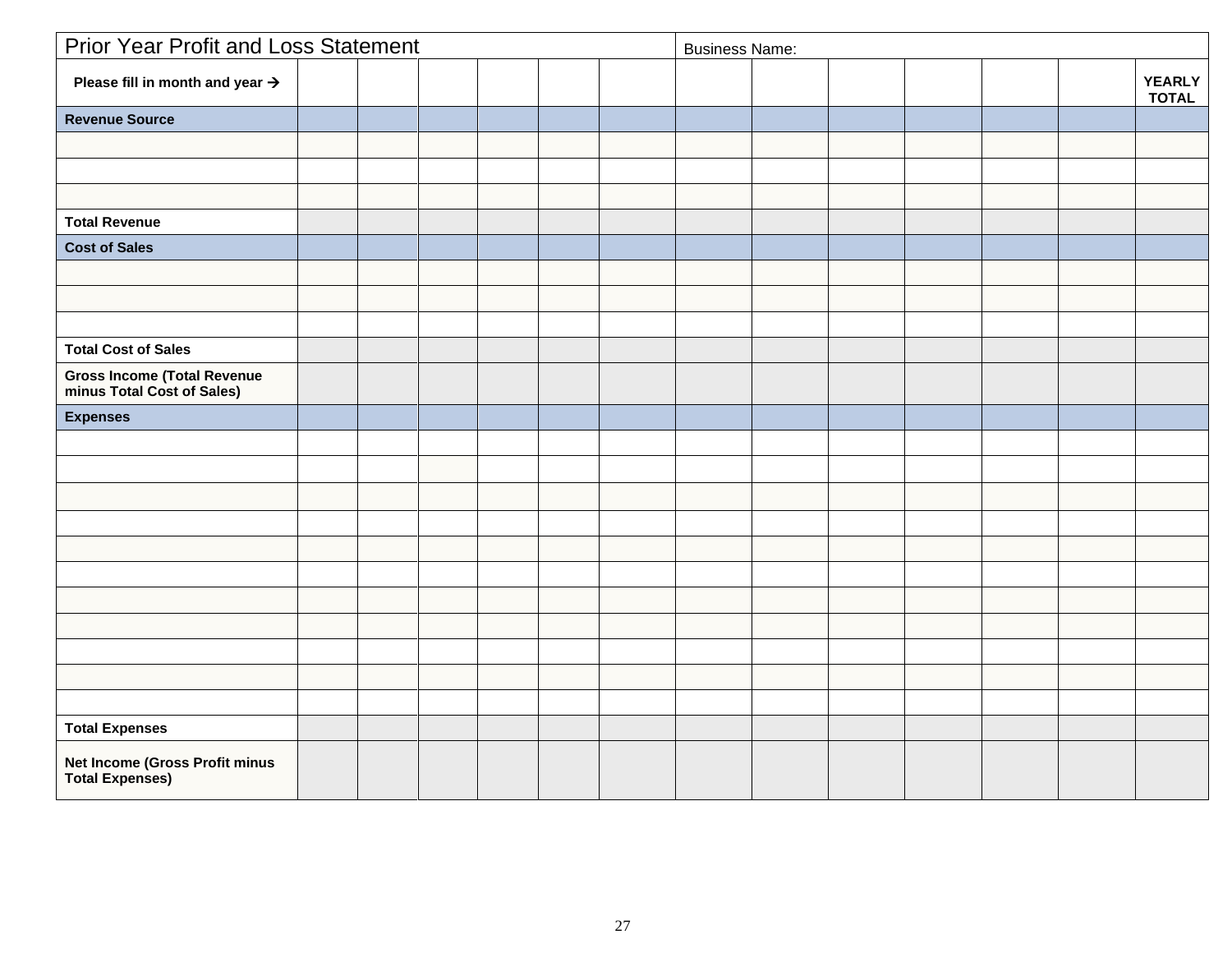**Please note the following page is an example of a completed Profit and Loss Statement. This is intended only as an example of what a completed Year to Date Profit and Loss Statement may look like.**